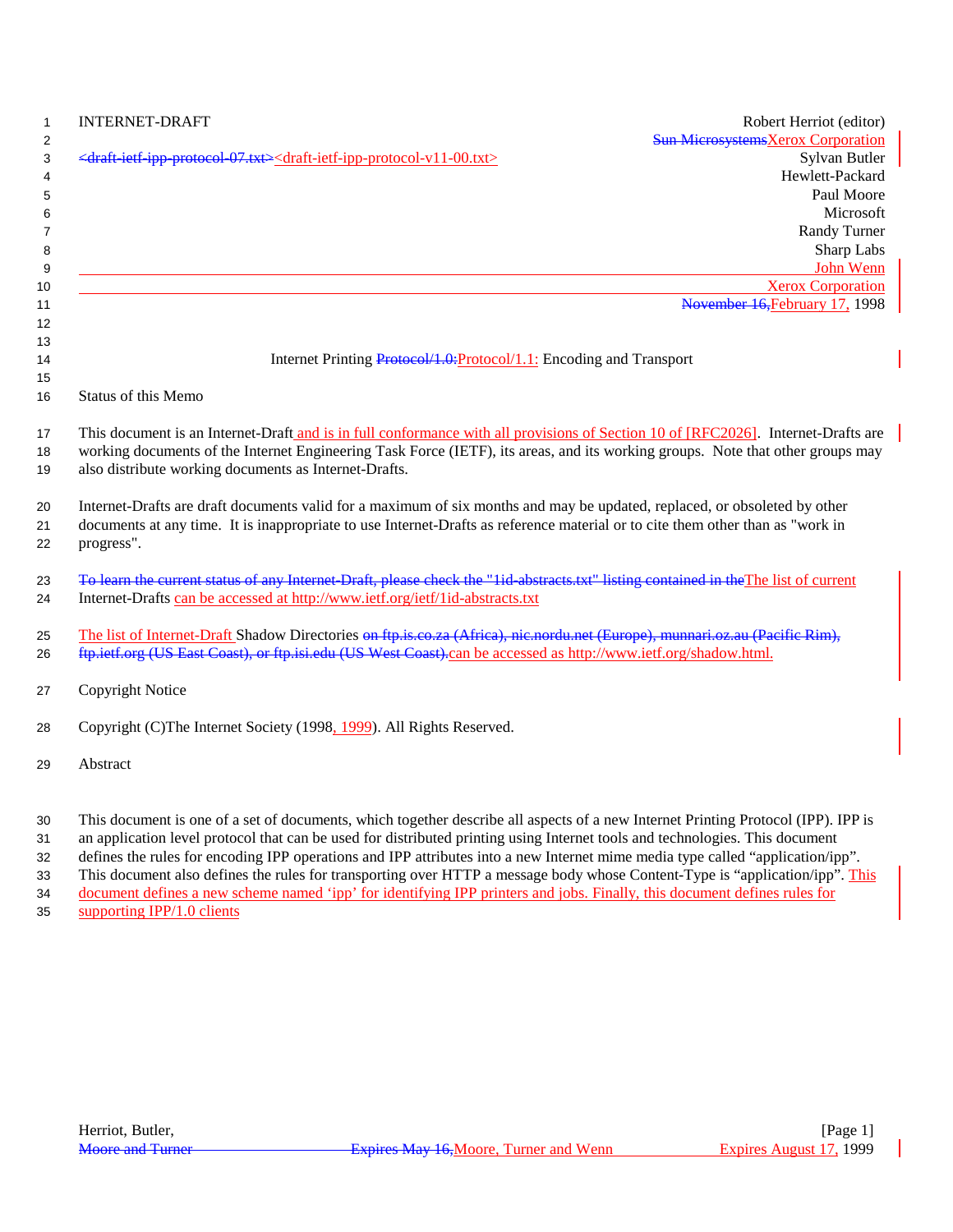The full set of IPP documents includes:

- Design Goals for an Internet Printing Protocol [ipp-req]
- Rationale for the Structure and Model and Protocol for the Internet Printing Protocol [ipp-rat]
- Internet Printing Protocol/1.0:Protocol/1.1: Model and Semantics [ipp-mod]
- 40 Internet Printing Protocol/1.0: Protocol/1.1: Encoding and Transport (this document)
- 41 Internet Printing Protocol/1.0: Protocol/1.1: Implementer's Guide [ipp-iig]
- Mapping between LPD and IPP Protocols [ipp-lpd]

The document, "Design Goals for an Internet Printing Protocol", takes a broad look at distributed printing functionality, and it

enumerates real-life scenarios that help to clarify the features that need to be included in a printing protocol for the Internet. It

identifies requirements for three types of users: end users, operators, and administrators. It calls out a subset of end user

46 requirements that are satisfied in  $\text{HP}$ /1.0.IPP/1.1. Operator and administrator requirements are out of scope for version  $1.0$ .

 The document, "Rationale for the Structure and Model and Protocol for the Internet Printing Protocol", describes IPP from a high level view, defines a roadmap for the various documents that form the suite of IPP specifications, and gives background and rationale for the IETF working group's major decisions.

50 The document, "Internet Printing Protocol/1.0:Protocol/1.1: Model and Semantics", describes a simplified model with abstract objects, their attributes, and their operations that are independent of encoding and transport. It introduces a Printer and a Job object. The Job object optionally supports multiple documents per Job. It also addresses security, internationalization, and directory issues.

54 This The document "Internet Printing Protocol/1.0: Protocol/1.1: Implementer's Guide", gives advice to implementers of IPP clients and IPP objects.

 The document "Mapping between LPD and IPP Protocols" gives some advice to implementers of gateways between IPP and LPD (Line Printer Daemon) implementations.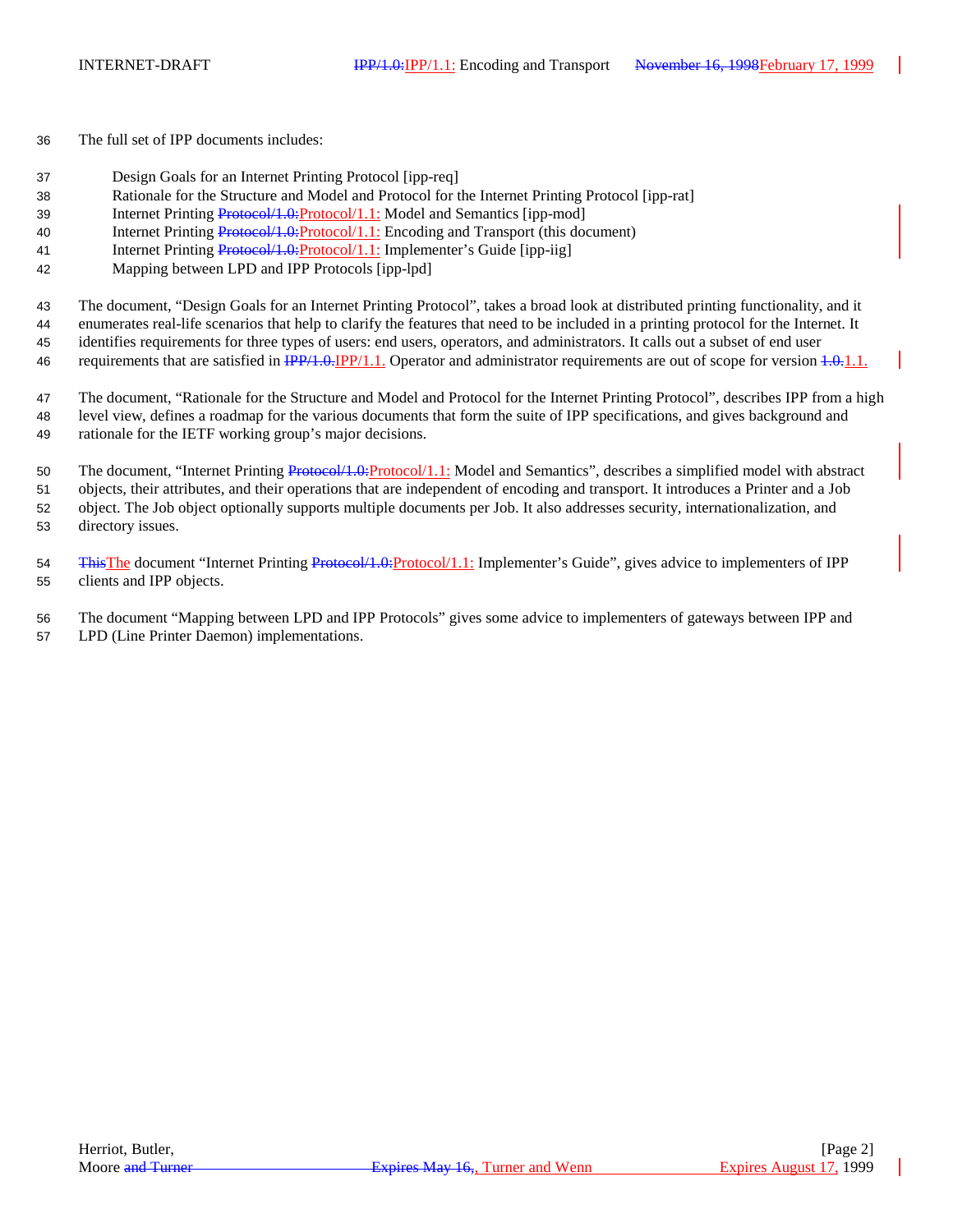58

### Table of Contents

| 59 | 1.            | Introduction 33 |  |
|----|---------------|-----------------|--|
| 60 | 2.            |                 |  |
| 61 | $\mathcal{E}$ |                 |  |
| 62 |               | 3.1             |  |
| 63 |               | 3.2             |  |
| 64 |               |                 |  |
| 65 |               | 3.4             |  |
| 66 |               | 3.5             |  |
| 67 |               | 3.6             |  |
| 68 |               |                 |  |
| 69 |               |                 |  |
| 70 |               |                 |  |
| 71 |               |                 |  |
| 72 |               | 3.9             |  |
| 73 |               | 3.10            |  |
| 74 |               |                 |  |
| 75 |               |                 |  |
| 76 | 4.            |                 |  |
| 77 | 5.            |                 |  |
| 78 | 6.            |                 |  |
| 79 | 7.            |                 |  |
| 80 |               |                 |  |
| 81 | 8.            |                 |  |
| 82 | 9.            |                 |  |
| 83 | 10.           |                 |  |
| 84 | 11.           |                 |  |
| 85 |               |                 |  |
| 86 |               |                 |  |
| 87 |               |                 |  |
| 88 |               |                 |  |
| 89 |               |                 |  |
| 90 |               |                 |  |
| 91 |               |                 |  |
| 92 |               |                 |  |
| 93 | 12.           |                 |  |
| 94 | 13.           |                 |  |
| 95 | 14.           |                 |  |
|    |               |                 |  |

#### 1. Introduction 96

This document contains the rules for encoding IPP operations and describes two layers: the transport layer and the operation 97 98 layer.

The transport layer consists of an HTTP/1.1 request or response. RFC 2068 [rfc2068] describes HTTP/1.1. This document 99 specifies the HTTP headers that an IPP implementation supports. 100

The operation layer consists of a message body in an HTTP request or response. The document "Internet Printing 101

Protocol/1.0:Protocol/1.1: Model and Semantics" [ipp-mod] defines the semantics of such a message body and the supported 102 103 values. This document specifies the encoding of an IPP operation. The aforementioned document [ipp-mod] is henceforth

104 referred to as the "IPP model document"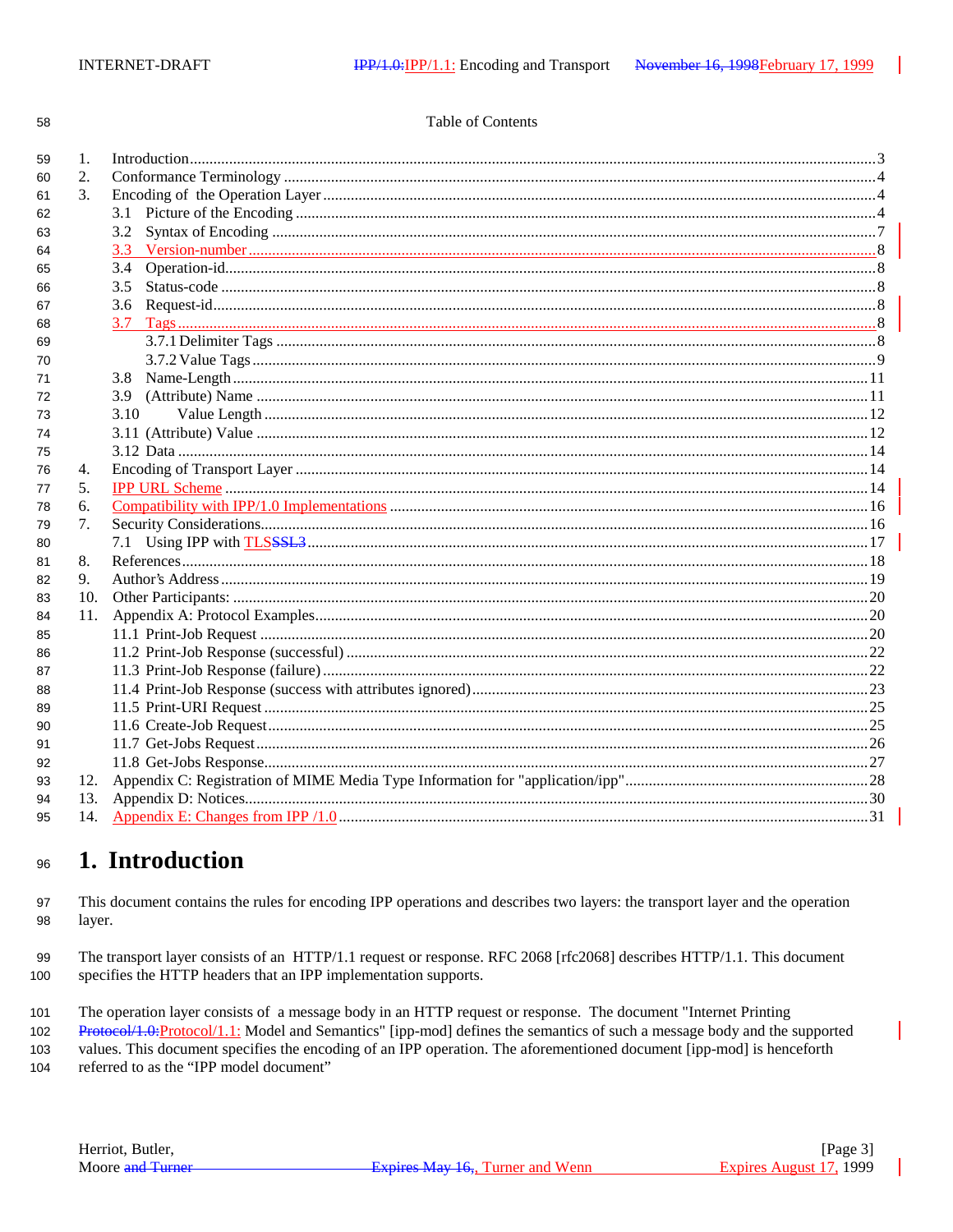# **2. Conformance Terminology**

 The key words "MUST", "MUST NOT", "REQUIRED", "SHOULD", "SHOULD NOT", "RECOMMENDED", "MAY", and "OPTIONAL" in this document are to be interpreted as described in RFC 2119 [rfc2119].

# **3. Encoding of the Operation Layer**

 The operation layer MUST contain a single operation request or operation response. Each request or response consists of a sequence of values and attribute groups. Attribute groups consist of a sequence of attributes each of which is a name and value. Names and values are ultimately sequences of octets

 The encoding consists of octets as the most primitive type. There are several types built from octets, but three important types are integers, character strings and octet strings, on which most other data types are built. Every character string in this encoding MUST be a sequence of characters where the characters are associated with some charset and some natural language. A character string MUST be in "reading order" with the first character in the value (according to reading order) being the first character in the encoding. A character string whose associated charset is US-ASCII whose associated natural language is US English is henceforth called a US-ASCII-STRING. A character string whose associated charset and natural language are specified in a request or response as described in the model document is henceforth called a LOCALIZED-STRING. An octet string MUST be in "IPP model document order" with the first octet in the value (according to the IPP model document order) being the first octet in the encoding Every integer in this encoding MUST be encoded as a signed integer using two's-complement binary encoding with big-endian format (also known as "network order" and "most significant byte first"). The number of octets for an integer MUST be 1, 2 or 4, depending on usage in the protocol. Such one-octet integers, henceforth called SIGNED-BYTE, are used for the version-number and tag fields. Such two-byte integers, henceforth called SIGNED-SHORT are used for the operation-id, status-code and length fields. Four byte integers, henceforth called SIGNED-INTEGER, are used for values fields and the sequence number.

- The following two sections present the operation layer in two ways
- 127 informally through pictures and description
- 128 formally through Augmented Backus-Naur Form (ABNF), as specified by RFC 2234 [rfc2234]

### **3.1 Picture of the Encoding**

The encoding for an operation request or response consists of: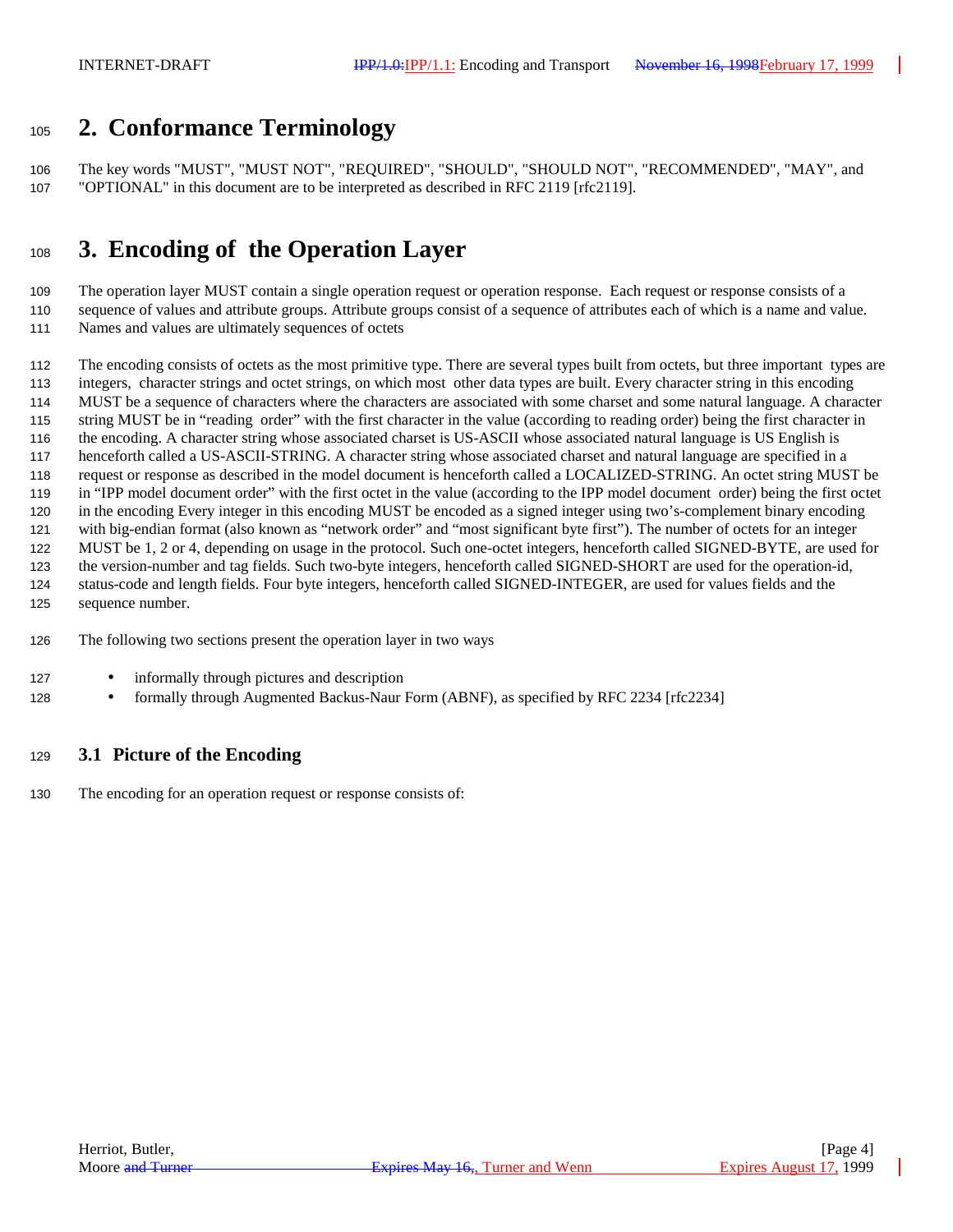| 131<br>132<br>133 | version-number                                         |         | 2 bytes - required |
|-------------------|--------------------------------------------------------|---------|--------------------|
| 134<br>135<br>136 | operation-id (request)<br>or<br>status-code (response) |         | 2 bytes - required |
| 137<br>138<br>139 | request-id                                             |         | 4 bytes - required |
| 140<br>141        | xxx-attributes-tag                                     | 1 byte  | $-0$ or more       |
| 142<br>143        | xxx-attribute-sequence                                 | n bytes |                    |
| 144<br>145        | end-of-attributes-tag                                  | 1 byte  | - required         |
| 146<br>147        | data                                                   |         | q bytes - optional |

 The xxx-attributes-tag and xxx-attribute-sequence represents four different values of "xxx", namely, operation, job, printer and unsupported. The xxx-attributes-tag and an xxx-attribute-sequence represent attribute groups in the model document. The xxx-attributes-tag identifies the attribute group and the xxx-attribute-sequence contains the attributes.

 The expected sequence of xxx-attributes-tag and xxx-attribute-sequence is specified in the IPP model document for each operation request and operation response.

 A request or response SHOULD contain each xxx-attributes-tag defined for that request or response even if there are no attributes except for the unsupported-attributes-tag which SHOULD be present only if the unsupported-attribute-sequence is non-empty. A receiver of a request MUST be able to process as equivalent empty attribute groups:

- a) an xxx-attributes-tag with an empty xxx-attribute-sequence,
- b) an expected but missing xxx-attributes-tag.

 The data is omitted from some operations, but the end-of-attributes-tag is present even when the data is omitted. Note, the xxx- attributes-tags and end-of-attributes-tag are called 'delimiter-tags'. Note: the xxx-attribute-sequence, shown above may consist of 0 bytes, according to the rule below.

An xxx-attributes-sequence consists of zero or more compound-attributes.

| 162 |                    |                     |  |
|-----|--------------------|---------------------|--|
| 163 | compound-attribute | s bytes - 0 or more |  |
| 164 |                    |                     |  |

A compound-attribute consists of an attribute with a single value followed by zero or more additional values.

 Note: a 'compound-attribute' represents a single attribute in the model document. The 'additional value' syntax is for attributes with 2 or more values.

Each attribute consists of: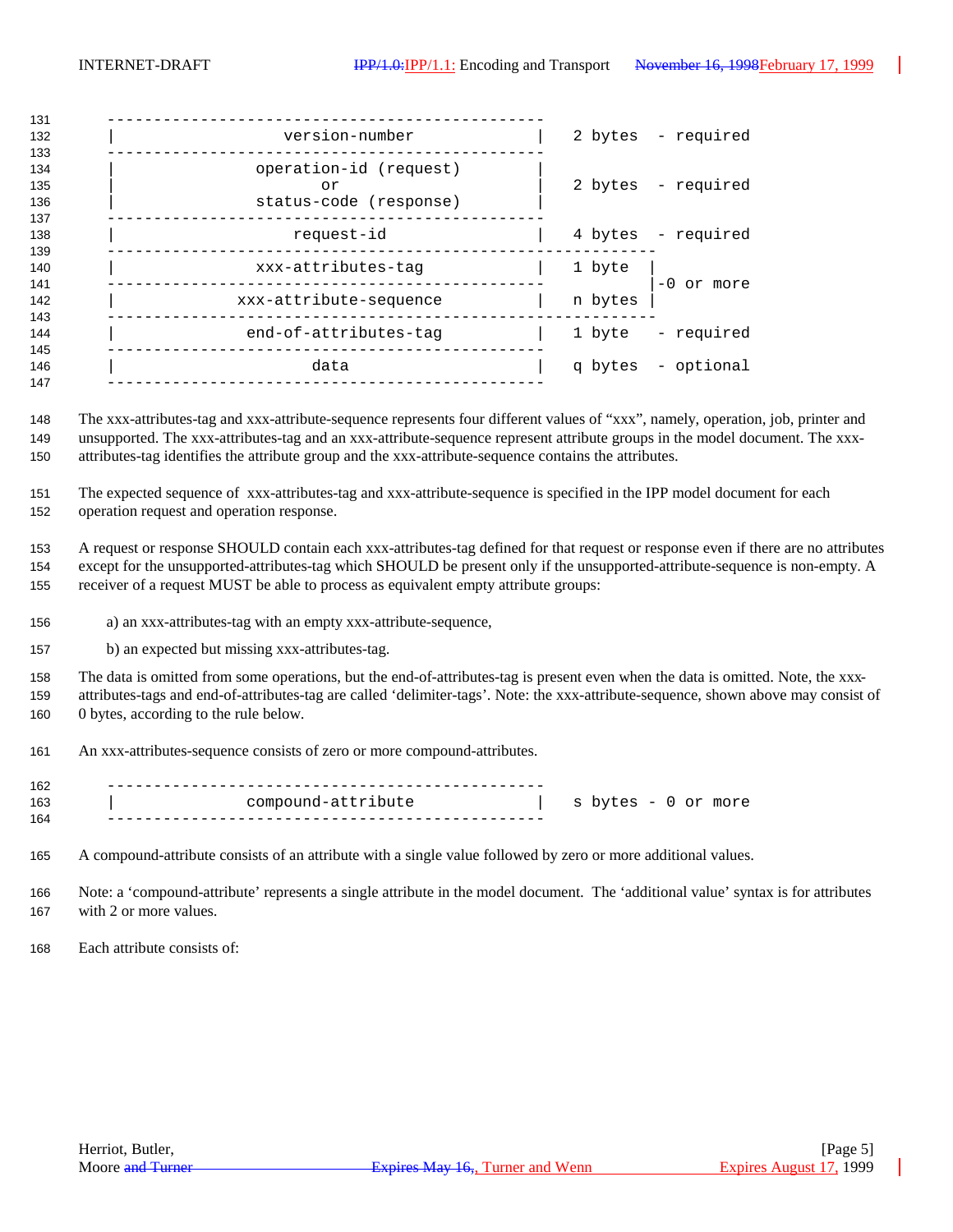|                                  | value-tag                                                                                                                                           |         | 1 byte  |                                                                |
|----------------------------------|-----------------------------------------------------------------------------------------------------------------------------------------------------|---------|---------|----------------------------------------------------------------|
|                                  | name-length (value is u)                                                                                                                            |         | 2 bytes |                                                                |
|                                  |                                                                                                                                                     |         |         |                                                                |
|                                  | name                                                                                                                                                |         | u bytes |                                                                |
|                                  | value-length (value is v)                                                                                                                           |         | 2 bytes |                                                                |
|                                  | value                                                                                                                                               |         | v bytes |                                                                |
| An additional value consists of: |                                                                                                                                                     |         |         |                                                                |
|                                  | _______________________<br>value-tag<br>--------------------------------                                                                            |         | 1 byte  |                                                                |
|                                  | $name-length$ (value is $0x0000$ )                                                                                                                  |         | 2 bytes |                                                                |
| ______________                   | ---------------------                                                                                                                               |         | 2 bytes | -0 or more                                                     |
|                                  | value-length (value is w)                                                                                                                           |         |         |                                                                |
|                                  | value<br>Note: an additional value is like an attribute whose name-length is 0.<br>From the standpoint of a parsing loop, the encoding consists of: |         | w bytes |                                                                |
| ---------------                  | -----------                                                                                                                                         |         |         |                                                                |
|                                  | version-number                                                                                                                                      |         |         |                                                                |
|                                  | operation-id (request)                                                                                                                              |         |         |                                                                |
|                                  | or<br>status-code (response)                                                                                                                        |         |         |                                                                |
|                                  | request-id                                                                                                                                          |         |         | 2 bytes - required<br>2 bytes - required<br>4 bytes - required |
|                                  | tag (delimiter-tag or value-tag)                                                                                                                    |         | 1 byte  |                                                                |
|                                  | empty or rest of attribute                                                                                                                          |         | x bytes |                                                                |
| --------------------             | end-of-attributes-tag                                                                                                                               | 2 bytes |         |                                                                |
|                                  | data                                                                                                                                                |         | y bytes | -0 or more<br>- required<br>- optional                         |

- attributes
- data
- the remainder of a single attribute where the tag specifies the type of the value.

### **3.2 Syntax of Encoding**

 The syntax below is ABNF [rfc2234] except 'strings of literals' MUST be case sensitive. For example 'a' means lower case 'a' and not upper case 'A'. In addition, SIGNED-BYTE and SIGNED-SHORT fields are represented as '%x' values which show their range of values.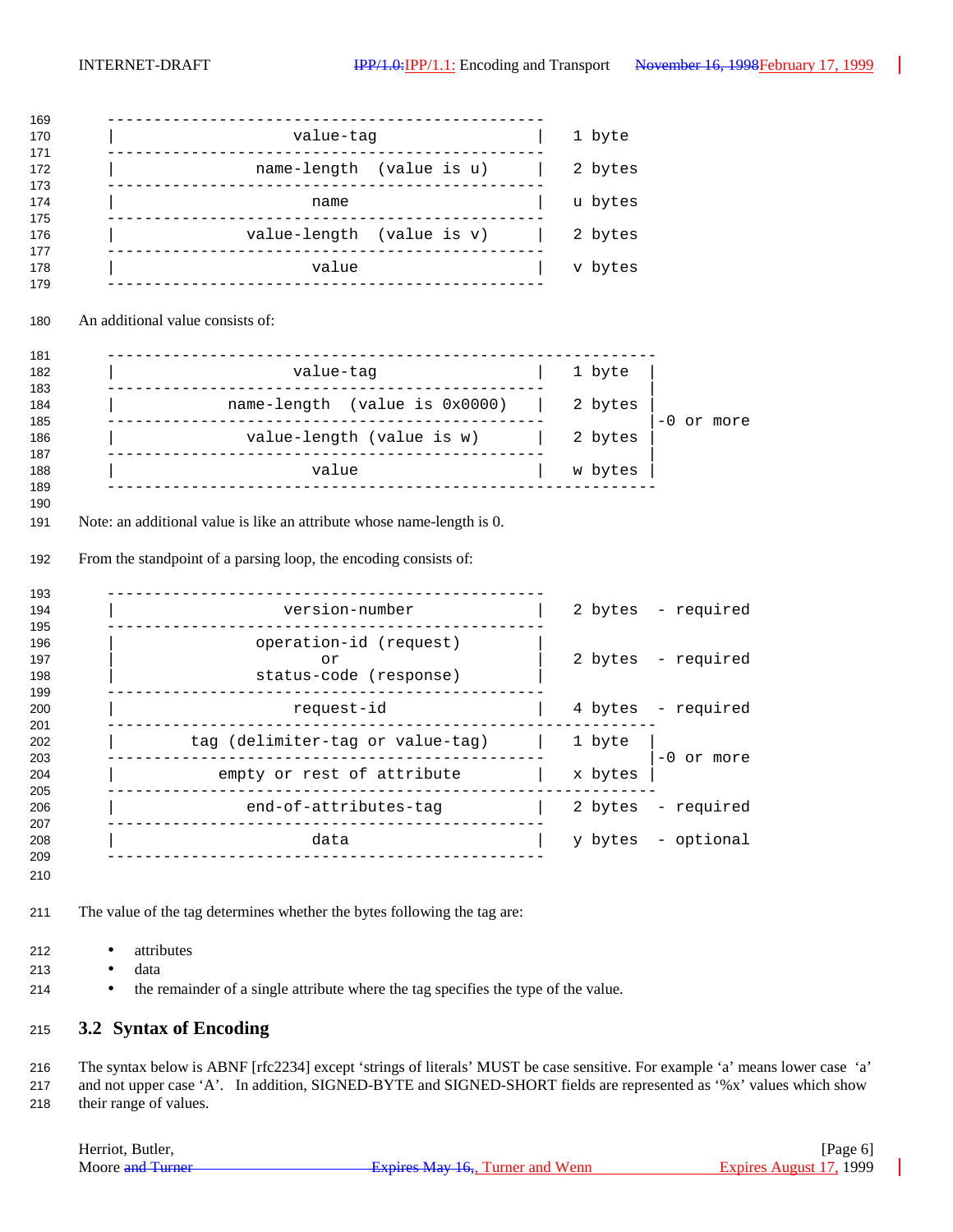| *(xxx-attributes-tag xxx-attribute-sequence) end-of-attributes-tag data |
|-------------------------------------------------------------------------|
|                                                                         |
| *(xxx-attributes-tag xxx-attribute-sequence) end-of-attributes-tag data |
|                                                                         |
|                                                                         |
|                                                                         |
|                                                                         |
|                                                                         |
|                                                                         |
|                                                                         |
|                                                                         |
|                                                                         |
| operation-id = SIGNED-SHORT ; mapping from model defined below          |
| status-code = SIGNED-SHORT; mapping from model defined below            |
|                                                                         |
|                                                                         |
|                                                                         |
|                                                                         |
|                                                                         |
| $additional-values = value-tag zero-name-length value-length value$     |
|                                                                         |
|                                                                         |
|                                                                         |
|                                                                         |
|                                                                         |
|                                                                         |
|                                                                         |
|                                                                         |
| ; name-length of 0                                                      |
|                                                                         |
|                                                                         |
|                                                                         |
|                                                                         |
|                                                                         |
|                                                                         |
|                                                                         |
|                                                                         |
|                                                                         |
|                                                                         |
|                                                                         |
|                                                                         |
|                                                                         |
|                                                                         |
|                                                                         |
|                                                                         |
|                                                                         |

ce that follows is empty. The syntax is defined this way to allow for the response of Get-Jobs where no attributes are returned for some job-objects. Although it is RECOMMENDED that the sender not send an xxx-attributes-tag if there are no attributes (except in the Get-Jobs response just mentioned), the receiver MUST be able to decode such syntax.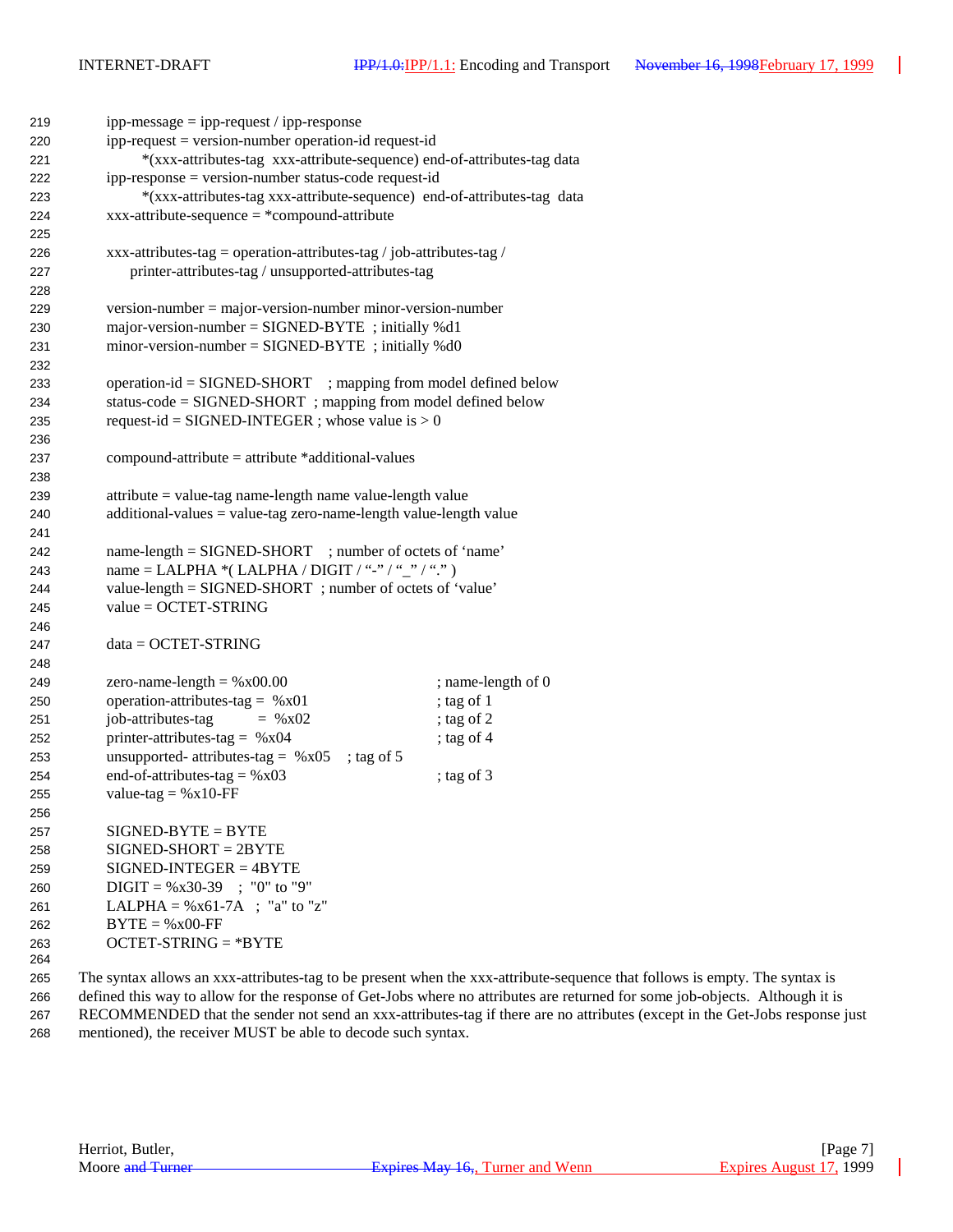### **3.3 Version-number**

The version-number MUST consist of a major and minor version-number, each of which MUST be represented by a SIGNED-

271 BYTE. The protocol described in this document MUST have a major version-number of  $1 (0x01)$  and a minor version-number of 272  $\theta + (\theta \times \theta)$ . (0x01). The ABNF for these two bytes MUST be  $\theta \times \theta$ 1.00.  $\theta \times \theta$  01.01.

### **3.4 Operation-id**

 Operation-ids are defined as enums in the model document. An operation-ids enum value MUST be encoded as a SIGNED-SHORT.

Note: the values 0x4000 to 0xFFFF are reserved for private extensions.

### **3.5 Status-code**

- Status-codes are defined as enums in the model document. A status-code enum value MUST be encoded as a SIGNED-SHORT.
- The status-code is an operation attribute in the model document. In the protocol, the status-code is in a special position, outside of the operation attributes.
- If an IPP status-code is returned, then the HTTP Status-Code MUST be 200 (successful-ok). With any other HTTP Status-Code value, the HTTP response MUST NOT contain an IPP message-body, and thus no IPP status-code is returned.

### **3.6 Request-id**

 The request-id allows a client to match a response with a request. This mechanism is unnecessary in HTTP, but may be useful when application/ipp entity bodies are used in another context.

 The request-id in a response MUST be the value of the request-id received in the corresponding request. A client can set the request-id in each request to a unique value or a constant value, such as 1, depending on what the client does with the request-id returned in the response. The value of the request-id MUST be greater than zero.

### **3.7 Tags**

- There are two kinds of tags:
- 291 delimiter tags: delimit major sections of the protocol, namely attributes and data
- value tags: specify the type of each attribute value
- 3.7.1 Delimiter Tags
- The following table specifies the values for the delimiter tags:

| Tag Value (Hex) | <b>Delimiter</b>         |
|-----------------|--------------------------|
| 0x00            | reserved                 |
| 0x01            | operation-attributes-tag |
| 0x02            | job-attributes-tag       |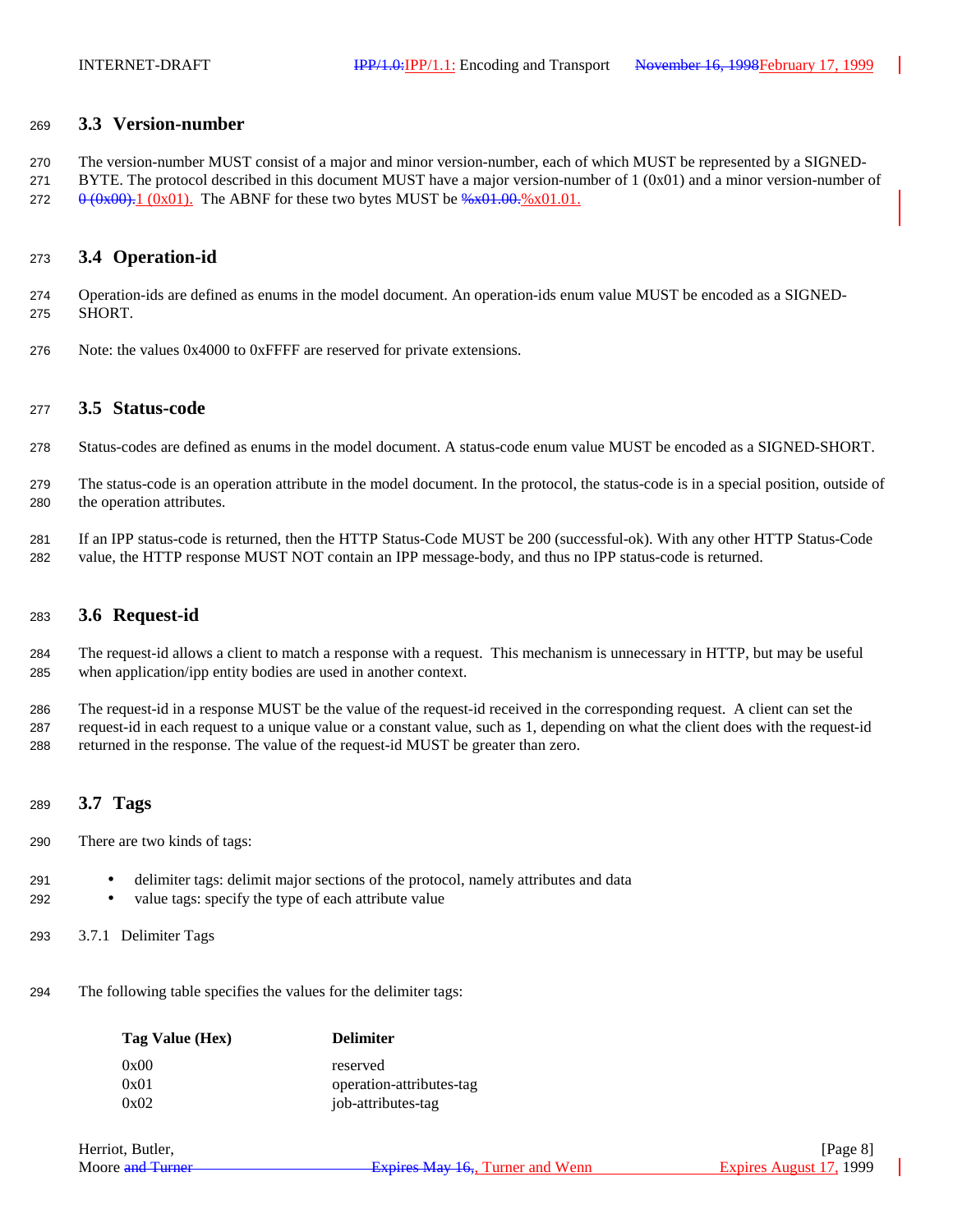| Tag Value (Hex) | <b>Delimiter</b>                                   |
|-----------------|----------------------------------------------------|
| 0x03            | end-of-attributes-tag                              |
| 0x04            | printer-attributes-tag                             |
| 0x05            | unsupported-attributes-tag                         |
| $0x06-0x0e$     | reserved for future delimiters                     |
| 0x0F            | reserved for future chunking-end-of-attributes-tag |

 When an xxx-attributes-tag occurs in the protocol, it MUST mean that zero or more following attributes up to the next delimiter tag are attributes belonging to group xxx as defined in the model document, where xxx is operation, job, printer, unsupported.

 Doing substitution for xxx in the above paragraph, this means the following. When an operation-attributes-tag occurs in the protocol, it MUST mean that the zero or more following attributes up to the next delimiter tag are operation attributes as defined in the model document. When an job-attributes-tag occurs in the protocol, it MUST mean that the zero or more following attributes up to the next delimiter tag are job attributes or job template attributes as defined in the model document. When a printer-attributes-tag occurs in the protocol, it MUST mean that the zero or more following attributes up to the next delimiter tag are printer attributes as defined in the model document. When an unsupported-attributes-tag occurs in the protocol, it MUST mean that the zero or more following attributes up to the next delimiter tag are unsupported attributes as defined in the model document.

 The operation-attributes-tag and end-of-attributes-tag MUST each occur exactly once in an operation. The operation-attributes- tag MUST be the first tag delimiter, and the end-of-attributes-tag MUST be the last tag delimiter. If the operation has a document-content group, the document data in that group MUST follow the end-of-attributes-tag.

 Each of the other three xxx-attributes-tags defined above is OPTIONAL in an operation and each MUST occur at most once in an operation, except for job-attributes-tag in a Get-Jobs response which may occur zero or more times.

 The order and presence of delimiter tags for each operation request and each operation response MUST be that defined in the model document. For further details, see section 3.9 "(Attribute) Name" and section 11 "Appendix A: Protocol Examples".

 A Printer MUST treat the reserved delimiter tags differently from reserved value tags so that the Printer knows that there is an entire attribute group that it doesn't understand as opposed to a single value that it doesn't understand.

3.7.2 Value Tags

 The remaining tables show values for the value-tag, which is the first octet of an attribute. The value-tag specifies the type of the value of the attribute. The following table specifies the "out-of-band" values for the value-tag.

| Tag Value (Hex) | <b>Meaning</b>                            |
|-----------------|-------------------------------------------|
| 0x10            | unsupported                               |
| 0x11            | reserved for future 'default'             |
| 0x12            | unknown                                   |
| 0x13            | no-value                                  |
| $0x14-0x1F$     | reserved for future "out-of-band" values. |

 The "unsupported" value MUST be used in the attribute-sequence of an error response for those attributes which the printer does not support. The "default" value is reserved for future use of setting value back to their default value. The "unknown" value is used for the value of a supported attribute when its value is temporarily unknown. The "no-value" value is used for a supported attribute to which no value has been assigned, e.g. "job-k-octets-supported" has no value if an implementation supports this attribute, but an administrator has not configured the printer to have a limit.

The following table specifies the integer values for the value-tag: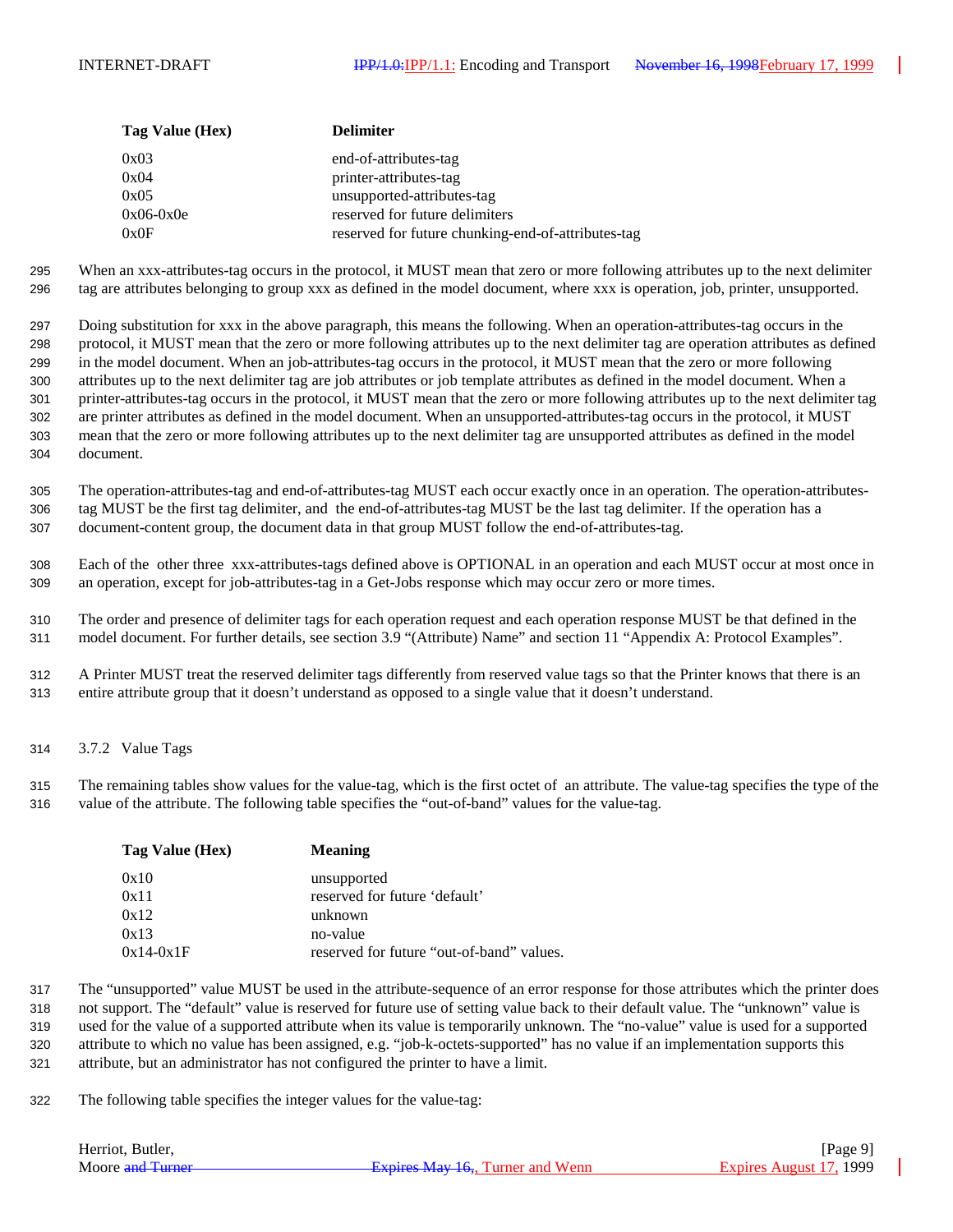| Tag Value (Hex) | <b>Meaning</b>                    |
|-----------------|-----------------------------------|
| 0x20            | reserved                          |
| 0x21            | integer                           |
| 0x22            | boolean                           |
| 0x23            | enum                              |
| $0x24-0x2F$     | reserved for future integer types |

- 323 NOTE: 0x20 is reserved for "generic integer" if it should ever be needed.
- 324 The following table specifies the octetString values for the value-tag:

| Tag Value (Hex) | <b>Meaning</b>                          |
|-----------------|-----------------------------------------|
| 0x30            | octetString with an unspecified format  |
| 0x31            | dateTime                                |
| 0x32            | resolution                              |
| 0x33            | rangeOfInteger                          |
| 0x34            | reserved for collection (in the future) |
| 0x35            | textWithLanguage                        |
| 0x36            | nameWithLanguage                        |
| $0x37-0x3F$     | reserved for future octetString types   |
|                 |                                         |

325 The following table specifies the character-string values for the value-tag:

| Tag Value (Hex) | <b>Meaning</b>                             |
|-----------------|--------------------------------------------|
| 0x40            | reserved                                   |
| 0x41            | textWithoutLanguage                        |
| 0x42            | nameWithoutLanguage                        |
| 0x43            | reserved                                   |
| 0x44            | keyword                                    |
| 0x45            | uri                                        |
| 0x46            | uriScheme                                  |
| 0x47            | charset                                    |
| 0x48            | naturalLanguage                            |
| 0x49            | mimeMediaType                              |
| $0x4A-0x5F$     | reserved for future character string types |

- 326 NOTE: 0x40 is reserved for "generic character-string" if it should ever be needed.
- 327 NOTE: an attribute value always has a type, which is explicitly specified by its tag; one such tag value is 328 "nameWithoutLanguage". An attribute's name has an implicit type, which is keyword.
- 329 The values 0x60-0xFF are reserved for future types. There are no values allocated for private extensions. A new type MUST be 330 registered via the type 2 registration process [ipp-mod].

 The tag 0x7F is reserved for extending types beyond the 255 values available with a single byte. A tag value of 0x7F MUST signify that the first 4 bytes of the value field are interpreted as the tag value. Note, this future extension doesn't affect parsers that are unaware of this special tag. The tag is like any other unknown tag, and the value length specifies the length of a value which contains a value that the parser treats atomically. All these 4 byte tag values are currently unallocated except that the values 0x40000000-0x7FFFFFFF are reserved for experimental use.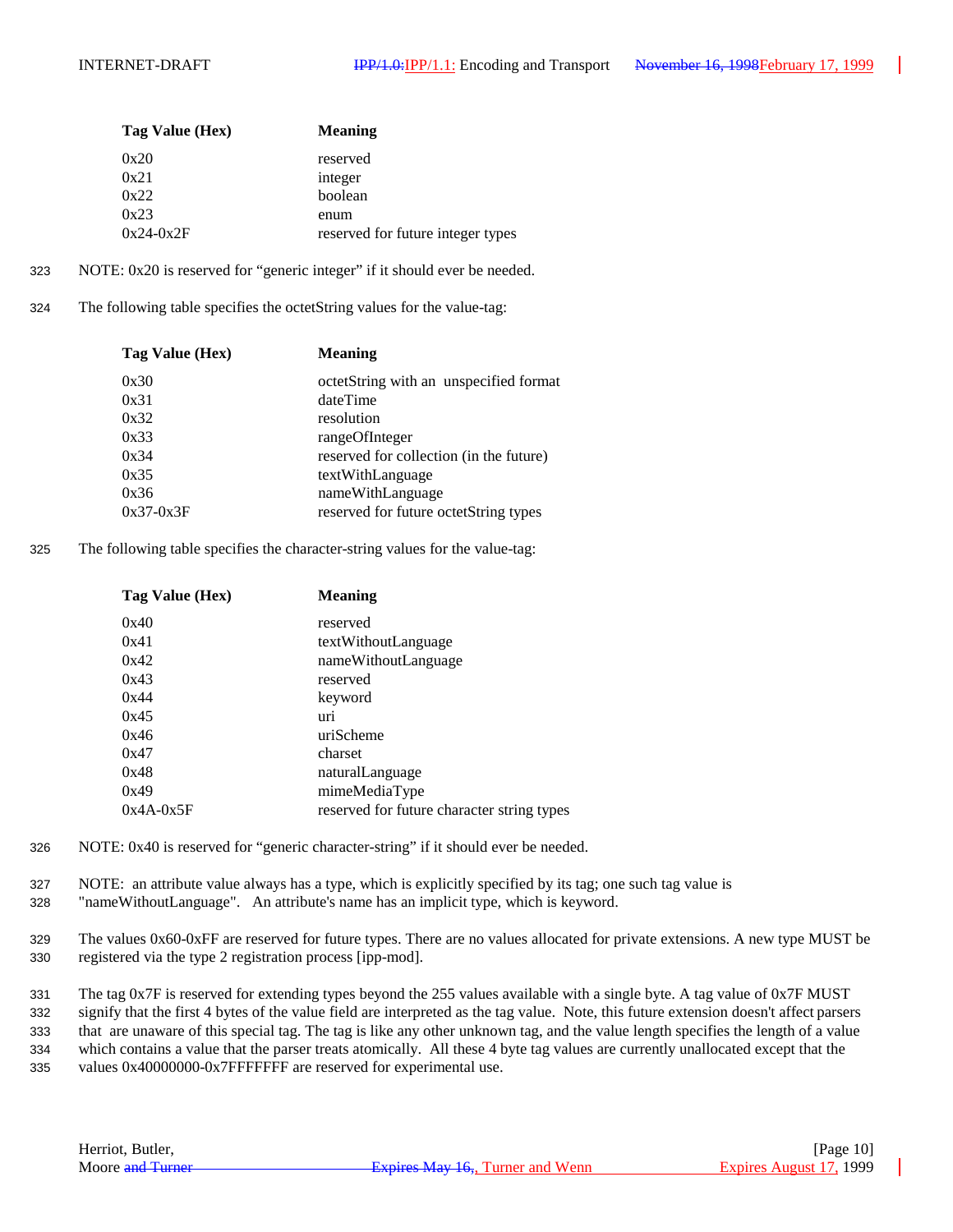### **3.8 Name-Length**

 The name-length field MUST consist of a SIGNED-SHORT. This field MUST specify the number of octets in the name field which follows the name-length field, excluding the two bytes of the name-length field.

 If a name-length field has a value of zero, the following name field MUST be empty, and the following value MUST be treated as an additional value for the preceding attribute. Within an attribute-sequence, if two attributes have the same name, the first occurrence MUST be ignored. The zero-length name is the only mechanism for multi-valued attributes.

### **3.9 (Attribute) Name**

 Some operation elements are called parameters in the model document [ipp-mod]. They MUST be encoded in a special position and they MUST NOT appear as an operation attributes. These parameters are:

- "version-number": The parameter named "version-number" in the IPP model document MUST become the "version-number" field in the operation layer request or response.
- "operation-id": The parameter named "operation-id" in the IPP model document MUST become the "operation-id" field in the operation layer request.
- "status-code": The parameter named "status-code" in the IPP model document MUST become the "status-code" field in the operation layer response.
- "request-id": The parameter named "request-id" in the IPP model document MUST become the "request-id" field in the operation layer request or response.

 All Printer and Job objects are identified by a Uniform Resource Identifier (URI) [rfc2396] so that they can be persistently and unambiguously referenced. The notion of a URI is a useful concept, however, until the notion of URI is more stable (i.e., defined more completely and deployed more widely), it is expected that the URIs used for IPP objects will actually be URLs [rfc1738] [rfc1808]. Since every URL is a specialized form of a URI, even though the more generic term URI is used throughout the rest of this document, its usage is intended to cover the more specific notion of URL as well.

 Some operation elements are encoded twice, once as the request-URI on the HTTP Request-Line and a second time as a 359 REQUIRED operation attribute in the application/ipp entity. These attributes are the target URI for the operation:

- **E** "printer-uri": When the target is a printer and the transport is HTTP or HTTPS (for SSL3 [ssl]), the targetoperation and 361 are called printer-uridefined in each operation in the IPP model document MUST be an operation attribute called "printer-uri" and it MUST also be specified outside of the operation layer as the request-URI on the Request-Line at the HTTP level.
- **+ "job-uri": When the target is a job and the transport is HTTP or HTTPS (for SSL3), the target job-uri of each operation in** 365 the IPP model document MUST be an operation attribute called "job-uri" and it MUST also be specified outside operation layer as the request-URI on the Request-Line at the HTTP level.
- 367  $\Box$  and job-uri. Note: The target URI is included twice in an operation referencing the same IPP object, but the two URIs NEED NOT be literally identical. One can be a relative URI and the other can be an absolute URI. HTTP/1.1 allows clients to generate and send a relative URI rather than an absolute URI. A relative URI identifies a resource with the scope of the HTTP server, but does not include scheme, host or port. The following statements characterize how URLs should be used in the mapping of IPP onto HTTP/1.1:
- 1. Although potentially redundant, a client MUST supply the target of the operation both as an operation attribute and as a URI at the HTTP layer. The rationale for this decision is to maintain a consistent set of rules for mapping application/ipp to possibly many communication layers, even where URLs are not used as the addressing mechanism in the transport layer.
- 2. Even though these two URLs might not be literally identical (one being relative and the other being absolute), they MUST both reference the same IPP object.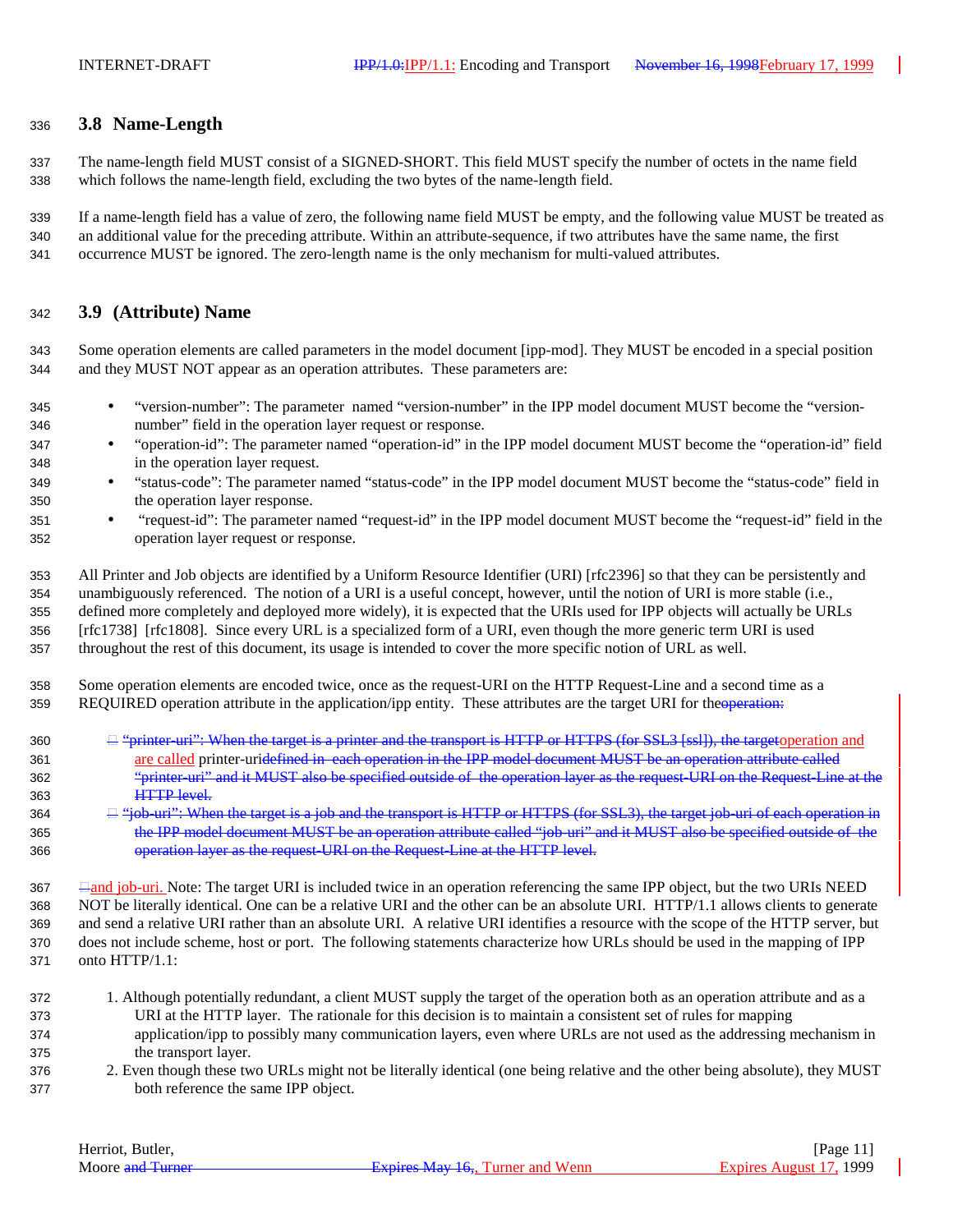- 3. The URI in the HTTP layer is either relative or absolute and is used by the HTTP server to route the HTTP request to the correct resource relative to that HTTP server. The HTTP server need not be aware of the URI within the operation request.
- 4. Once the HTTP server resource begins to process the HTTP request, it might get the reference to the appropriate IPP Printer object from either the HTTP URI (using to the context of the HTTP server for relative URLs) or from the URI within the operation request; the choice is up to the implementation.
- 5. HTTP URIs can be relative or absolute, but the target URI in the operation MUST be an absolute URI.

 The model document arranges the remaining attributes into groups for each operation request and response. Each such group MUST be represented in the protocol by an xxx-attribute-sequence preceded by the appropriate xxx-attributes-tag (See the table below and section 11 "Appendix A: Protocol Examples"). In addition, the order of these xxx-attributes-tags and xxx-attribute- sequences in the protocol MUST be the same as in the model document, but the order of attributes within each xxx-attribute-sequence MUST be unspecified. The table below maps the model document group name to xxx-attributes-sequence:

| <b>Model Document Group</b>                   | xxx-attributes-sequence                  |
|-----------------------------------------------|------------------------------------------|
| <b>Operation Attributes</b>                   | operations-attributes-sequence           |
| <b>Job Template Attributes</b>                | job-attributes-sequence                  |
| <b>Job Object Attributes</b>                  | job-attributes-sequence                  |
| <b>Unsupported Attributes</b>                 | unsupported- attributes-sequence         |
| Requested Attributes (Get-Job-Attributes)     | job-attributes-sequence                  |
| Requested Attributes (Get-Printer-Attributes) | printer-attributes-sequence              |
| Document Content                              | in a special position as described above |

If an operation contains attributes from more than one job object (e.g. Get-Jobs response), the attributes from each job object

MUST be in a separate job-attribute-sequence, such that the attributes from the ith job object are in the ith job-attribute-sequence.

See Section 11 "Appendix A: Protocol Examples" for table showing the application of the rules above.

### **3.10 Value Length**

 Each attribute value MUST be preceded by a SIGNED-SHORT, which MUST specify the number of octets in the value which follows this length, exclusive of the two bytes specifying the length.

For any of the types represented by binary signed integers, the sender MUST encode the value in exactly four octets.

 For any of the types represented by character-strings, the sender MUST encode the value with all the characters of the string and without any padding characters.

 If a value-tag contains an "out-of-band" value, such as "unsupported", the value-length MUST be 0 and the value empty — the value has no meaning when the value-tag has an "out-of-band" value. If a client receives a response with a nonzero value-length in this case, it MUST ignore the value field. If a printer receives a request with a nonzero value-length in this case, it MUST reject the request.

### **3.11 (Attribute) Value**

 The syntax types and most of the details of their representation are defined in the IPP model document. The table below augments the information in the model document, and defines the syntax types from the model document in terms of the 5 basic types defined in section 3 "Encoding of the Operation Layer". The 5 types are US-ASCII-STRING, LOCALIZED-STRING, SIGNED-INTEGER, SIGNED-SHORT, SIGNED-BYTE, and OCTET-STRING.

**Syntax of Attribute Value Encoding**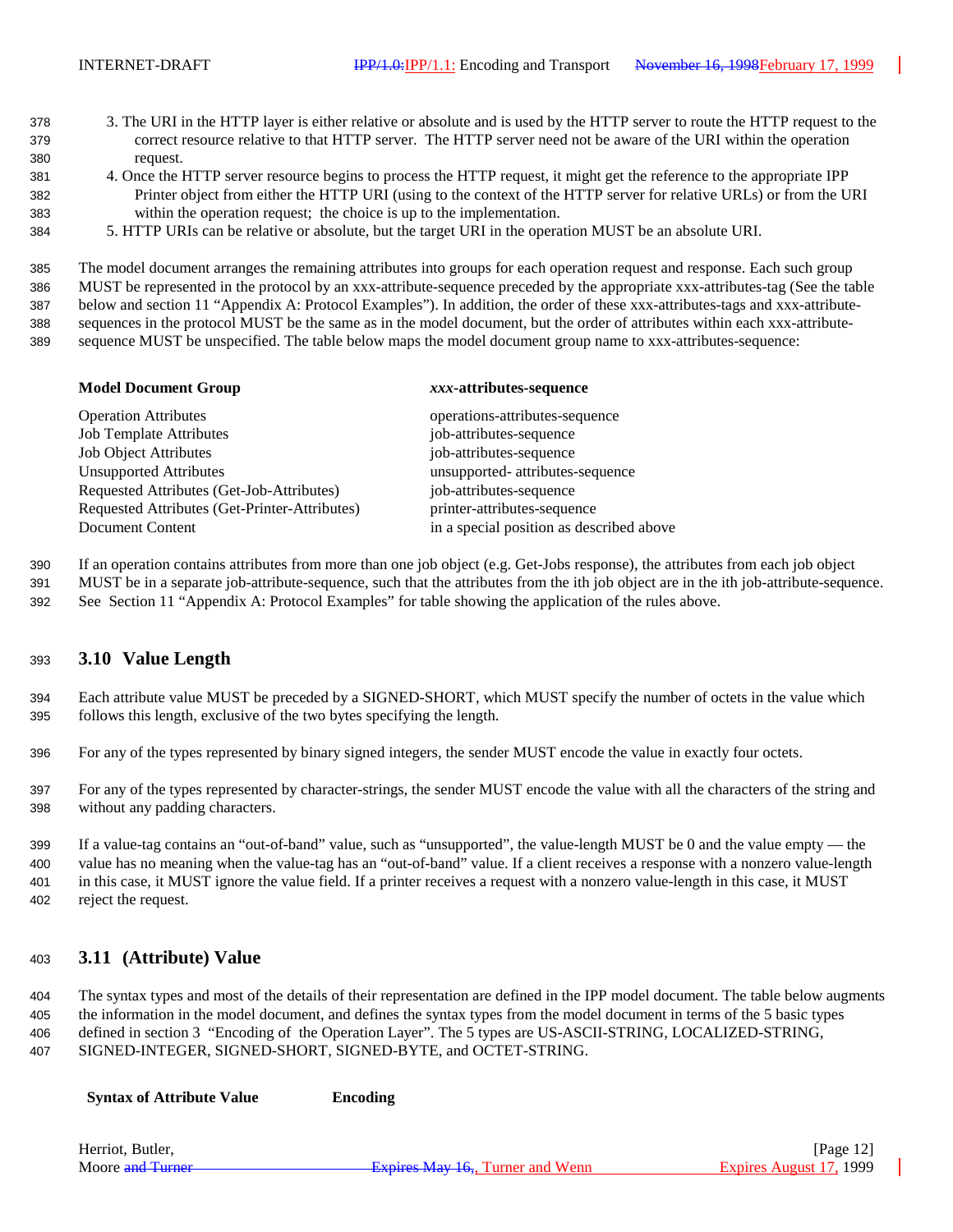| <b>Syntax of Attribute Value</b>                                           | <b>Encoding</b>                                                                                                                                                                                                                                                                                                                                                           |
|----------------------------------------------------------------------------|---------------------------------------------------------------------------------------------------------------------------------------------------------------------------------------------------------------------------------------------------------------------------------------------------------------------------------------------------------------------------|
| textWithoutLanguage,<br>nameWithoutLanguage                                | LOCALIZED-STRING.                                                                                                                                                                                                                                                                                                                                                         |
| textWithLanguage                                                           | OCTET_STRING consisting of 4 fields:<br>a SIGNED-SHORT which is the number of octets in the following field<br>a)<br>b) a value of type natural-language,<br>a SIGNED-SHORT which is the number of octets in the following field,<br>c)<br>a value of type textWithoutLanguage.<br>d)                                                                                     |
|                                                                            | The length of a textWithLanguage value MUST be $4 +$ the value of field a + the value<br>of field c.                                                                                                                                                                                                                                                                      |
| nameWithLanguage                                                           | OCTET_STRING consisting of 4 fields:<br>a SIGNED-SHORT which is the number of octets in the following field<br>a)<br>b) a value of type natural-language,<br>a SIGNED-SHORT which is the number of octets in the following field<br>c)<br>a value of type nameWithoutLanguage.<br>d)<br>The length of a nameWithLanguage value MUST be $4 +$ the value of field $a +$ the |
|                                                                            | value of field c.                                                                                                                                                                                                                                                                                                                                                         |
| charset, naturalLanguage,<br>mimeMediaType, keyword, uri, and<br>uriScheme | US-ASCII-STRING.                                                                                                                                                                                                                                                                                                                                                          |
| boolean                                                                    | SIGNED-BYTE where 0x00 is 'false' and 0x01 is 'true'.                                                                                                                                                                                                                                                                                                                     |
| integer and enum                                                           | a SIGNED-INTEGER.                                                                                                                                                                                                                                                                                                                                                         |
| dateTime                                                                   | OCTET-STRING consisting of eleven octets whose contents are defined by<br>"DateAndTime" in RFC 1903 [rfc1903].                                                                                                                                                                                                                                                            |
| resolution                                                                 | OCTET_STRING consisting of nine octets of 2 SIGNED-INTEGERs followed by a<br>SIGNED-BYTE. The first SIGNED-INTEGER contains the value of cross feed<br>direction resolution. The second SIGNED-INTEGER contains the value of feed<br>direction resolution. The SIGNED-BYTE contains the units value.                                                                      |
| rangeOfInteger                                                             | Eight octets consisting of 2 SIGNED-INTEGERs. The first SIGNED-INTEGER<br>contains the lower bound and the second SIGNED-INTEGER contains the upper<br>bound.                                                                                                                                                                                                             |
| 1setOf X                                                                   | Encoding according to the rules for an attribute with more than 1 value. Each value X<br>is encoded according to the rules for encoding its type.                                                                                                                                                                                                                         |
| octetString                                                                | <b>OCTET-STRING</b>                                                                                                                                                                                                                                                                                                                                                       |

408 The type of the value in the model document determines the encoding in the value and the value of the value-tag.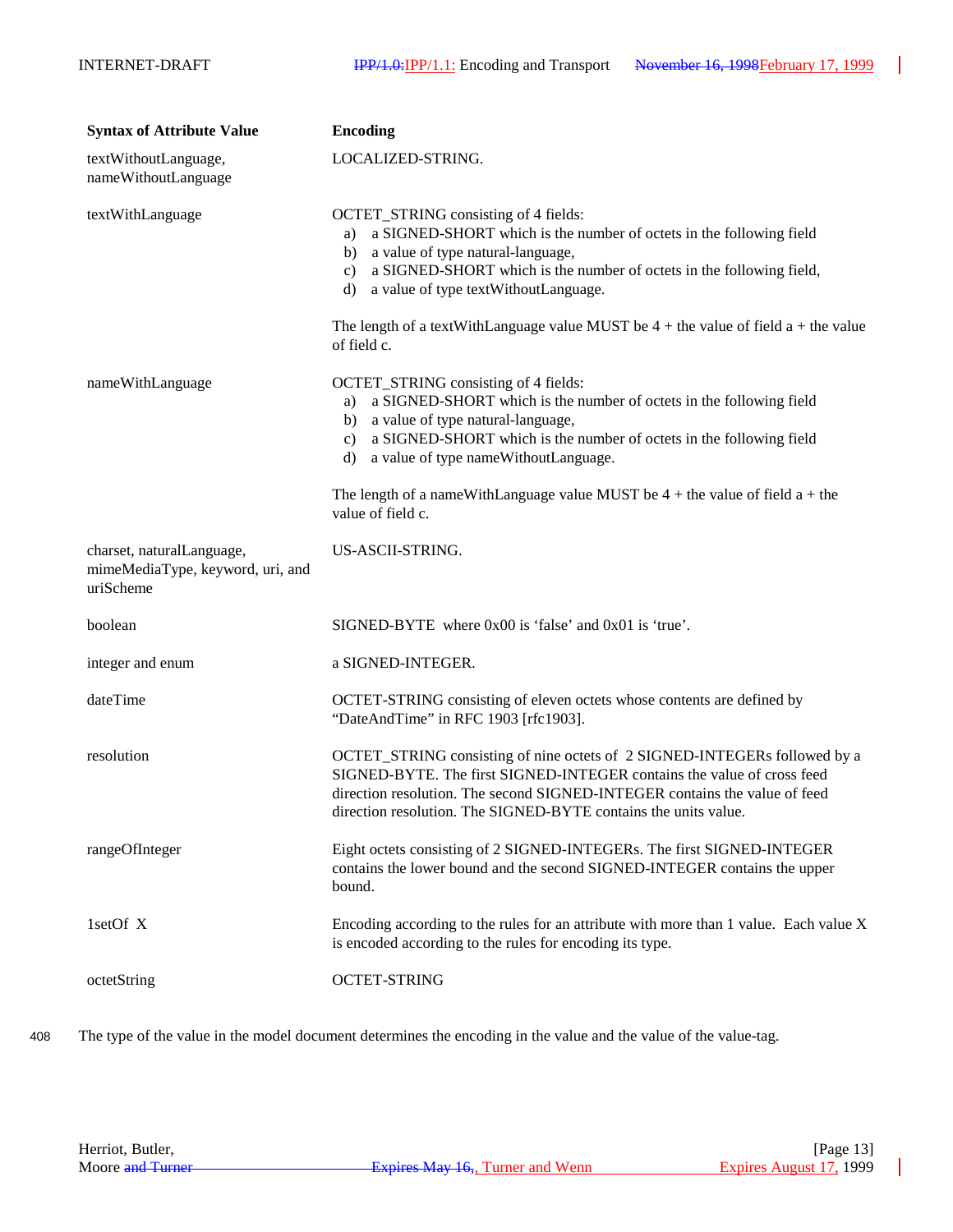### **3.12 Data**

The data part MUST include any data required by the operation

# **4. Encoding of Transport Layer**

- HTTP/1.1 [rfc2068] is the transport layer for this protocol.
- The operation layer has been designed with the assumption that the transport layer contains the following information:
- the URI of the target job or printer operation
- <sup>415</sup> the total length of the data in the operation layer, either as a single length or as a sequence of chunks each with a length.

 It is REQUIRED that a printer implementation support HTTP over the IANA assigned Well Known Port 631 (the IPP default 417 port), though a printer implementation may support HTTP over some other port as well. In addition, a printer may have to 418 support another port for privacy (See Section 5 "Security Considerations").

419 Note: even though port 631 is the IPP default, port 80 remains the default for an HTTP URI. Thus a URI for a printer using port 420 631 MUST contain an explicit port, e.g. "http://forest:631/pinetree". An HTTP URI for IPP with no explicit port implicitly 421 reference port 80, which is consistent with the rules for HTTP/1.1. Each HTTP operation MUST use the POST method where the request-URI is the object target of the operation, and where the "Content-Type" of the message-body in each request and response MUST be "application/ipp". The message-body MUST contain the operation layer and MUST have the syntax described in section 3.2 "Syntax of Encoding". A client implementation MUST adhere to the rules for a client described for HTTP1.1 [rfc2068] . A printer (server) implementation MUST adhere the rules for an origin server described for HTTP1.1  $[rfc2068]$ -.

 An IPP server sends a response for each request that it receives. If an IPP server detects an error, it MAY send a response before it has read the entire request. If the HTTP layer of the IPP server completes processing the HTTP headers successfully, it MAY send an intermediate response, such as "100 Continue", with no IPP data before sending the IPP response. A client MUST expect such a variety of responses from an IPP server. For further information on HTTP/1.1, consult the HTTP documents [rfc2068].

 An HTTP server MUST support chunking for IPP requests, and an IPP client MUST support chunking for IPP responses according to HTTP/1.1[rfc2068]. Note: this rule causes a conflict with non-compliant implementations of HTTP/1.1 that don't support chunking for POST methods, and this rule may cause a conflict with non-compliant implementations of HTTP/1.1 that don't support chunking for CGI scripts

# **5. IPP URL Scheme**

437 The IPP/1.1 specification defines a new scheme 'ipp' as the value of a URL that identifies either an IPP printer object or an IPP job object. The IPP attributes using the 'ipp' scheme are specified below. Because the HTTP layer does not support the 'ipp' scheme, a client MUST map 'ipp' URLs to 'http' URLs, and then follows the HTTP [RFC2068][RFC2069] rules for constructing a Request-Line and HTTP headers. The mapping is simple because the 'ipp' scheme implies all of the same protocol semantics as that of the 'http' scheme [RFC2068], except that it represents a print service and the implicit (default) port number that clients use to connect to a server is port 631.

 In the remainder of this section the term 'ipp-URL' means a URL whose scheme is 'ipp' and whose implicit (default) port is 631. The term 'http-URL' means a URL whose scheme is 'http', and the term 'https-URL' means a URL whose scheme is 'https',

A client and an IPP object (i.e. the server) MUST support the ipp-URL value in the following IPP attributes.

job attributes: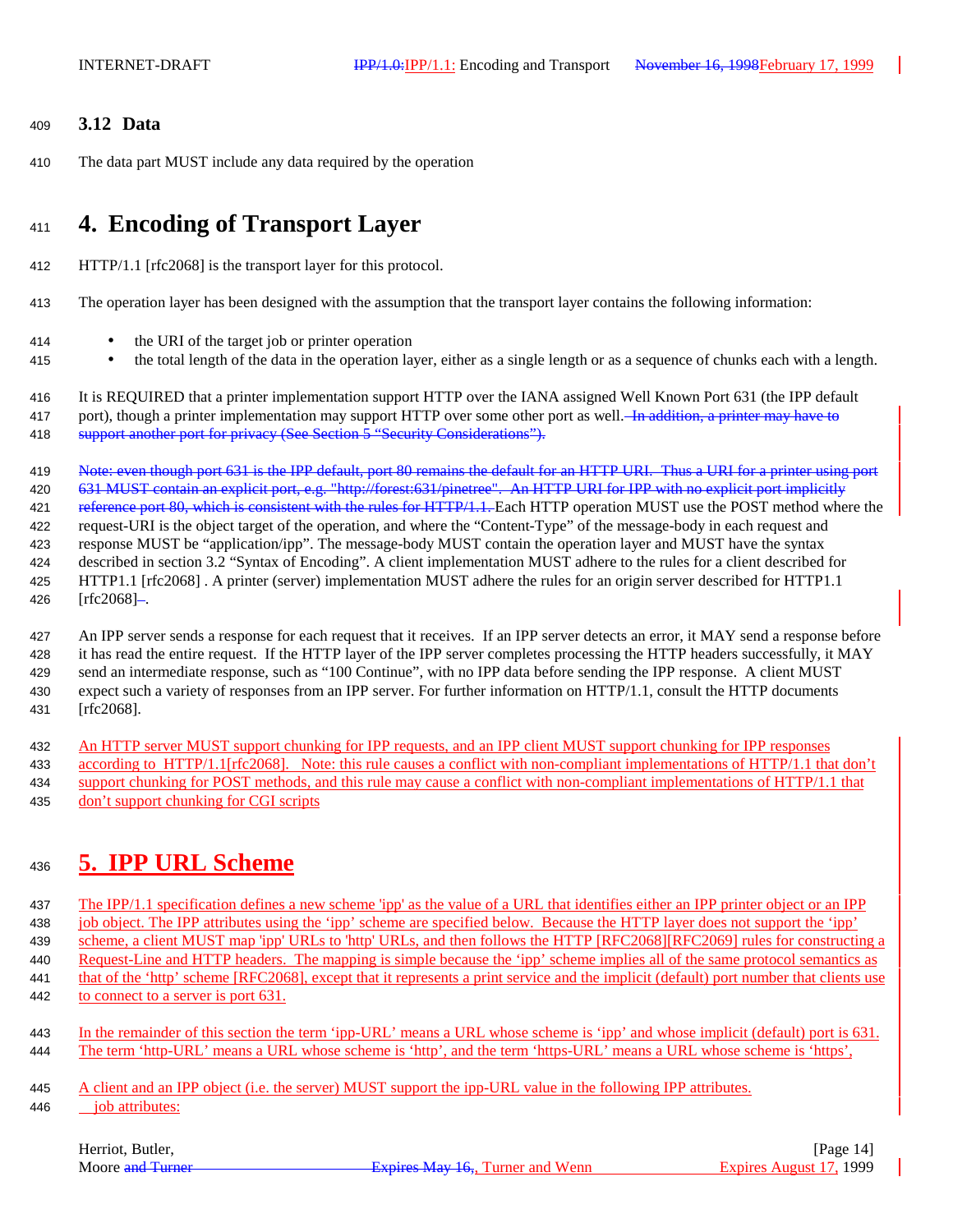| job-uri                                                                                                                                |
|----------------------------------------------------------------------------------------------------------------------------------------|
| job-printer-uri                                                                                                                        |
| printer attributes:                                                                                                                    |
| printer-uri-supported                                                                                                                  |
| operation attributes:                                                                                                                  |
| job-uri                                                                                                                                |
| printer-uri                                                                                                                            |
| Each of the above attributes identifies a printer or job object. The ipp-URL is intended as the value of the attributes in this list,  |
| and for no other attributes. All of these attributes have a syntax type of 'uri', but there are attributes with a syntax type of 'uri' |
| that do not use the 'ipp' scheme, e.g. 'job-more-info'.                                                                                |
| If a printer registers its URL with a directory service, the printer MUST register an ipp-URL.                                         |
| User interfaces are beyond the scope of this document. But if software exposes the ipp-URL values of any of the above five             |
| attributes to a human user, it is REQUIRED that the human see the ipp-URL as is.                                                       |
| When a client sends a request, it MUST convert a target ipp-URL to a target http-URL for the HTTP layer according to the               |
| following rules:                                                                                                                       |
| 1. change the 'ipp' scheme to 'http'                                                                                                   |
| 2. add an explicit port 631 if the URL does not contain an explicit port. Note: port 631 is the IANA assigned Well Known               |
| Port for the 'ipp' scheme.                                                                                                             |
| The client MUST use the target http-URL in both the HTTP Request-Line and HTTP headers, as specified by                                |
| HTTP[RFC2068][RFC2069]. However, the client MUST use the target ipp-URL for the value of the "printer-uri" or "job-uri"                |
| operation attribute within the application/ipp body of the request. The server MUST use the ipp-URL for the value of the               |
| "printer-uri", "job-uri" or "printer-uri-supported" attributes within the application/ipp body of the response.                        |
| For example, when an IPP client sends a request directly (i.e. no proxy) to an ipp-URL "ipp://myhost.com/myprinter/myqueue",           |
| it opens a TCP connection to port 631 (the ipp implicit port) on the host "myhost.com" and sends the following data:                   |
| POST /myprinter/myqueue HTTP/1.1                                                                                                       |
| Host: myhost.com:631                                                                                                                   |
| Content-type: application/ipp                                                                                                          |
| <b>Transfer-Encoding: chunked</b>                                                                                                      |
|                                                                                                                                        |
| "printer-uri" "ipp://myhost.com/myprinter/myqueue"                                                                                     |
| (encoded in application/ipp message body)                                                                                              |
| $\overline{\phantom{a}}$                                                                                                               |
|                                                                                                                                        |
| As another example, when an IPP client sends the same request as above via a proxy "myproxy.com", it opens a TCP connection            |
| to the proxy port 8080 on the proxy host "myproxy.com" and sends the following data:                                                   |
| POST http://myhost.com:631/myprinter/myqueue HTTP/1.1                                                                                  |
| Host: myhost.com:631                                                                                                                   |
| Content-type: application/ipp                                                                                                          |
| <b>Transfer-Encoding: chunked</b><br>$\overline{\phantom{a}}$                                                                          |
| "printer-uri" "ipp://myhost.com/myprinter/myqueue"                                                                                     |
| (encoded in application/ipp message body)                                                                                              |
| $\underline{\cdots}$                                                                                                                   |
| The proxy then connects to the IPP origin server with headers that are the same as the "no-proxy" example above.                       |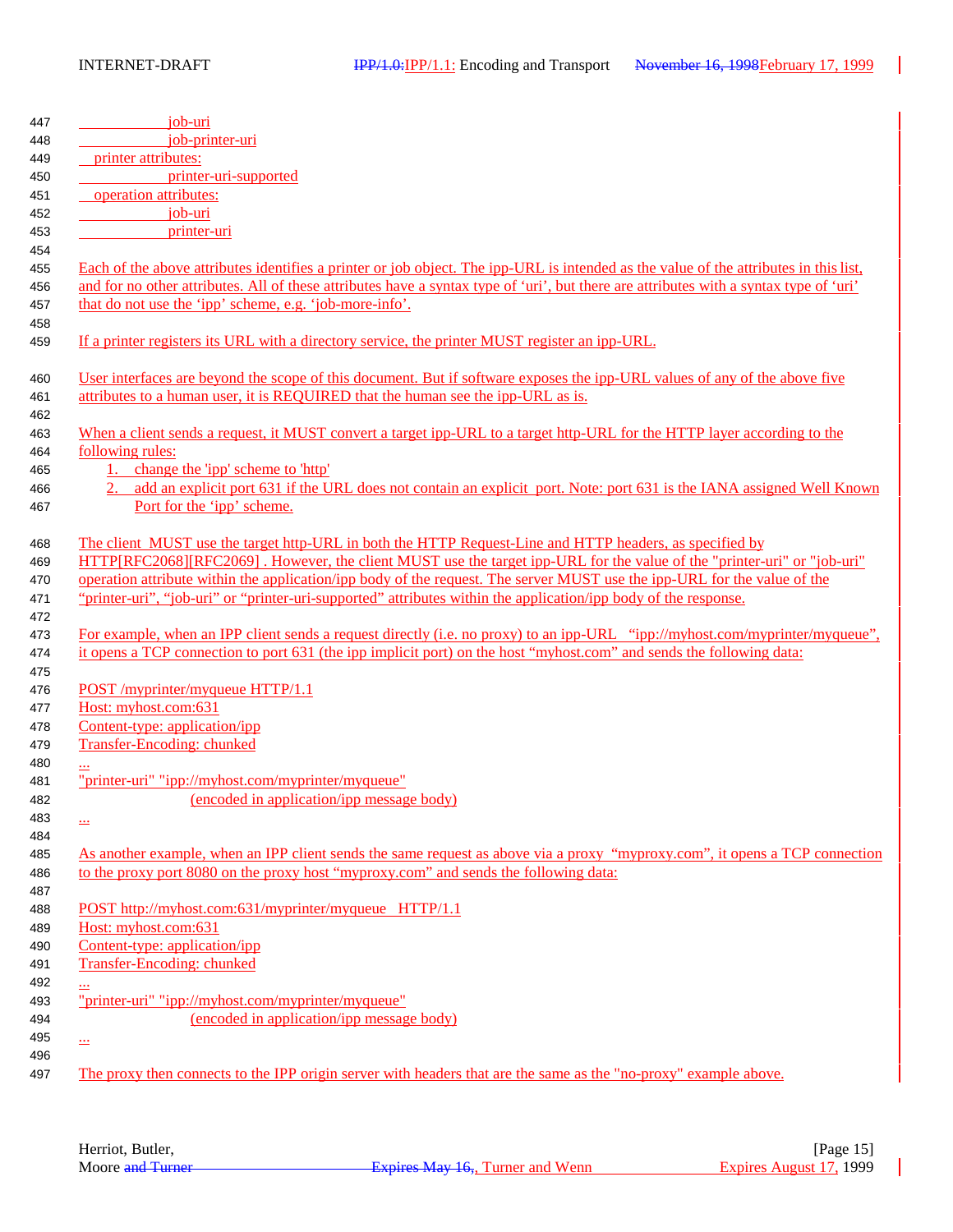# **6. Compatibility with IPP/1.0 Implementations**

 IPP/1.1 implementations must be compatible with IPP 1.0 implementations, as defined in [ipp-mod-10] and [ipp-pro-10] documents. For compatibility with IPP/1.0 implementations, IPP objects (i.e. a server) MUST support additional schemes when communicating with IPP/1.0 clients as described in this section:

- 502 If a server receives an IPP/1.0 request, it MUST return an IPP/1.0 response. That is, it MUST support both an http-URL and an https-URL in the target "printer-uri" and "job-uri" operation attributes in a request. The rules for attributes in a response is covered in the next two bullet items.
- 505 When a server returns the printer attribute "printer-uri-supported", it MUST return all values of the attribute for an IPP/1.1 request. For an IPP/1.0 request, a server MUST return a subset of the attribute values, excluding those that are ipp-URLs, and including those that are http-URLs and https-URLs..
- 508 The table below shows the type of URL that a server returns for the "job-uri" and "job-printer-uri" job attributes for all operations based on how the job was created.
- 

| <b>Operation</b><br>attributes for a | Job created via       |                 |              |                 |
|--------------------------------------|-----------------------|-----------------|--------------|-----------------|
| request                              | $\blacksquare$<br>1pp | secure 1pp      | http         | https           |
| 1pp                                  | 1pp                   | No URL returned | $_{\rm 1pp}$ | No URL returned |
| secure <sub>1pp</sub>                | 1pp                   | 1pp             | $_{\rm ipp}$ | 1pp             |
| http                                 | http                  | No URL returned | $http$       | No URL returned |
| https                                | http                  | https           | http         | https           |

**If a server registers a nonsecure ipp-URL with a name service, then it MUST also register an http-URL. If a printer** supports a secure connection using SSL3, then it MUST register an https-URL.

# **7. Security Considerations**

516 The IPP Model document defines an IPP implementation with "privacy" as one that implements Secure Socket Layer Version 3 517 (SSL3). Note: SSL3 is not an IETF standards track specification. SSL3Transport Layer Security (TLS) [rfc2246]. TLS meets the requirements for IPP security with regards to features such as mutual authentication and privacy (via encryption). The IPP Model document also outlines IPP-specific security considerations and should be the primary reference for security implications with regards to the IPP protocol itself.

 The IPP Model document defines an IPP implementation with "authentication" as one that implements the standard way for transporting IPP messages within HTTP 1.1. These include the security considerations outlined in the HTTP 1.1 standard document [rfc2068] and Digest Access Authentication extension [rfc2069].

 The current HTTP infrastructure supports HTTP over TCP port 80. IPP server implementations MUST offer IPP services using HTTP over the IANA assigned Well Known Port 631 (the IPP default port). IPP server implementations may support other ports, in addition to this port.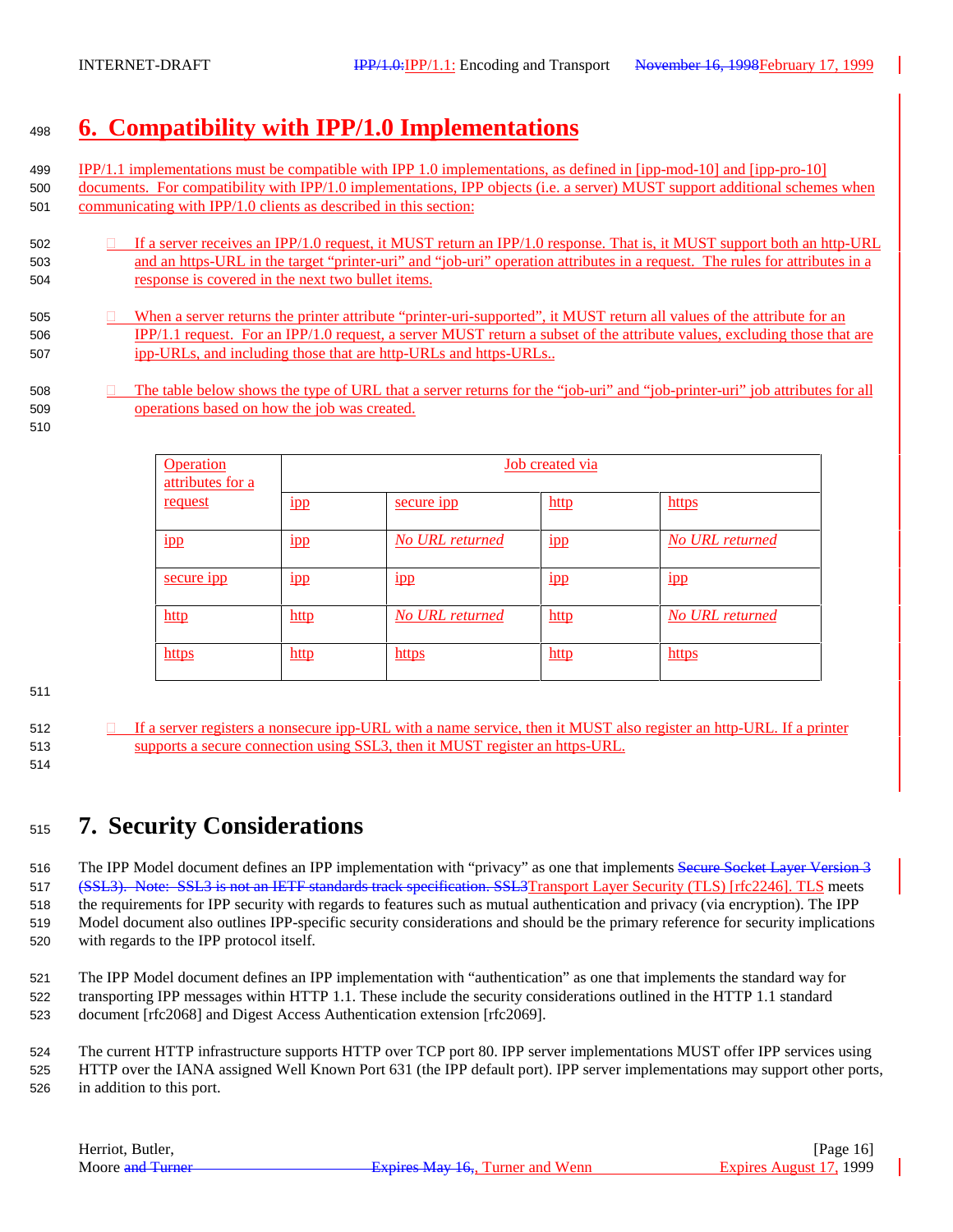See further discussion of IPP security concepts in the model document [ipp-mod].

### **5.17.1 Using IPP with SSL3TLS**

- 529 An assumption is that the URI for a secure IPP Printer object has been found by means outside the IPP printing protocol, via a directory service, web site or other means.
- 531 IPP provides a transparent connection to SSL by calling the corresponding URL (a https URI connects by default to port 443). However, the following functions can be provided to ease the integration of IPP with SSL during implementation:
- connect (URI), returns a status
- "connect" makes an https call and returns the immediate status of the connection as returned by SSL to the user. The status values are explained in section 5.4.2 of the SSL document [ssl].
- 536 A session-id may also be retained to later resume a session. The SSL handshake protocol may also require the cipher specifications supported by the client, key length of the ciphers, compression methods, certificates, etc. These should be sent to the server and hence should be available to the IPP client (although as part of administration features).
- disconnect (session)
- to disconnect a particular session.
- The session-id available from the "connect" could be used.
- resume (session)
- to reconnect using a previous session-id.
- The availability of this information as administration features are left for implementers, and need not be specified at this
- 545 time-initial IPP request never uses TLS. The switch to TLS occurs either because the server grants the client's request to upgrade to TLS, or a server asks to switch to TLS in its response. Secure communication begins with a server's response to switch to TLS. During the TLS handshake, the original session is preserved.
- 548 An IPP client that wants a secure connection MUST send "TLS/1.0" as one of the field-values of the Upgrade request header, e.g.
- "Upgrade: TLS/1.0" (see rfc2068 section 14.42). If the origin-server grants the upgrade request, it MUST respond with "101
- Switching Protocols", and it MUST include the header "Upgrade: TLS/1.0" to indicate what it is switching to. An IPP client MUST be ready to react appropriately if the server does not grant the upgrade request. Note: the 'Upgrade header' mechanism
- allows unsecured and secured traffic to share the same port (in this case, 631).

### With current technology, an IPP server can indicate that it wants an upgrade only by returning "401 unauthorized" or "403 forbidden". A server MAY give the client an additional hint by including an "Upgrade: TLS" header in the response. When an IPP client receives such a response, it can perform the request again with an Upgrade header with the "TLS/1.0" value.

 If a server supports TLS, it SHOULD include the "Upgrade" header with the value "TLS/1.0" in response to any OPTIONS request.

 Upgrade is a hop-by-hop header (rfc2068, section 13.5.1), so each intervening proxy which supports TLS MUST also request the same version of TLS/1.0 on its subsequent request. Furthermore, any caching proxy which supports TLS MUST NOT reply from its cache when TLS/1.0 has been requested (although clients are still recommended to explicitly include "Cache-control: no-cache").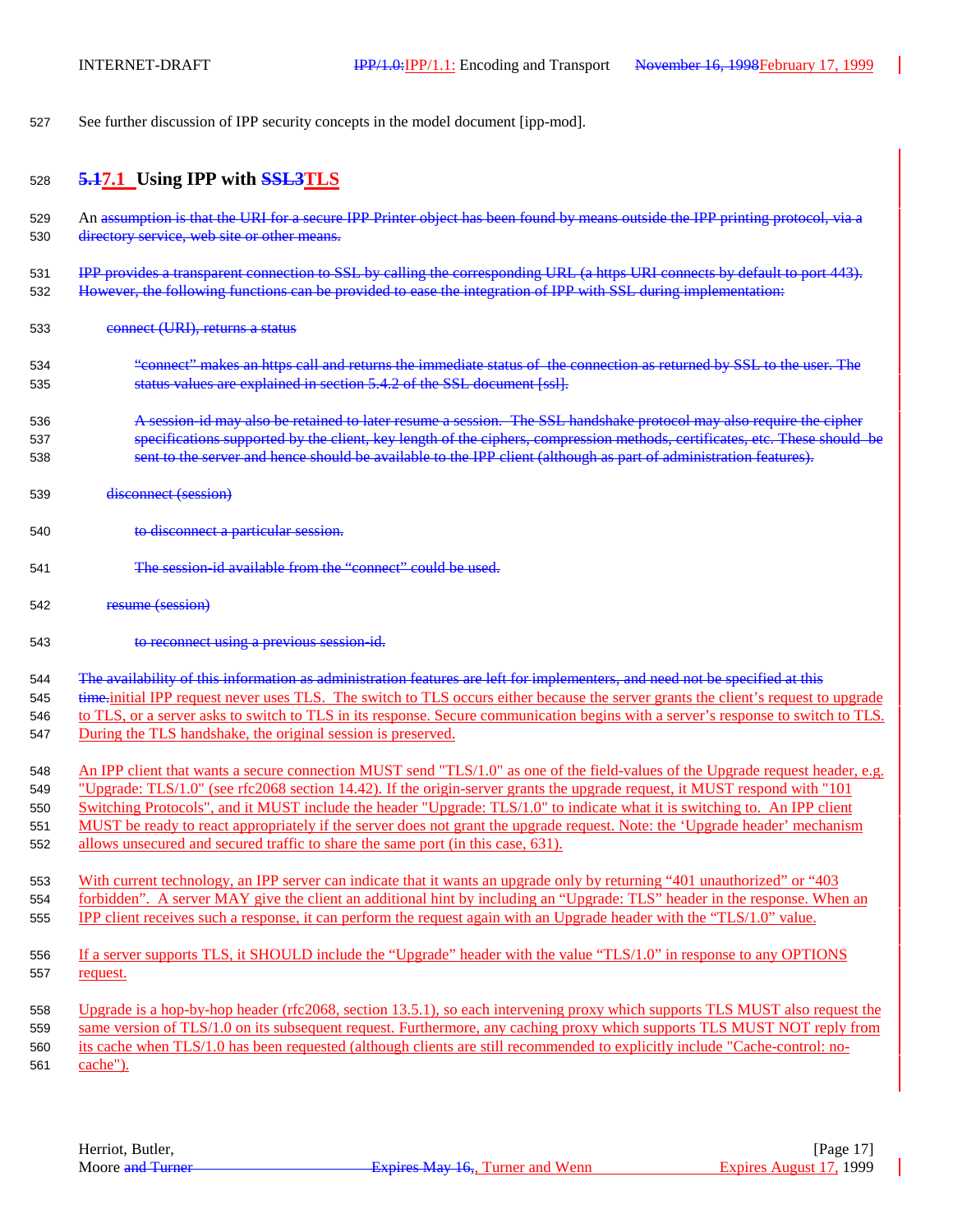Note: proxy servers may be able to request or initiate a TLS-secured connection, e.g. the outgoing or incoming firewall of a trusted subnetwork.

 Note: the initial connection (containing the Upgrade header) is not secure. Any client expecting a secure connection should first use a non-sensitive operation (e.g. an HTTP POST with an empty message body) to establish a secure connection before sending any sensitive data.

## **8. References**

- [char] N. Freed, J. Postel: IANA Charset Registration Procedures, Work in Progress (draft-freed-charset-reg-02.txt).
- [dpa] ISO/IEC 10175 Document Printing Application (DPA), June 1996.
- [iana] IANA Registry of Coded Character Sets: ftp://ftp.isi.edu/in-notes/iana/assignments/character-sets.
- 571 [ipp-iig] Hastings, Tom, et al., "Internet Printing Protocol/1.0: Protocol/1.1: Implementer's Guide", draft-ietf-ipp-implementers-guide-00.txt, November 1998, work in progress.
- [ipp-lpd] Herriot, R., Hastings, T., Jacobs, N., Martin, J., "Mapping between LPD and IPP Protocols", draft-ietf-ipp-lpd-ipp-map-05.txt, November 1998.
- [ipp-mod-10] R. deBry, T. Hastings, R. Herriot, S. Isaacson, P. Powell, "Internet Printing Protocol/1.0: Model and Semantics", <draft-ietf-ipp-model-11.txt>, November, 1998.
- [ipp-mod] R. deBry, T. Hastings, R. Herriot, S. Isaacson, P. Powell, "Internet Printing Protocol/1.0: Model and Semantics", <draft-ietf-ipp-model-11.txt>, November, 1998.<draft-ietf-ipp-model-v11-00.txt>, February, 1999.
- 579 [ipp-pro] Herriot, R., Butler, S., Moore, P., Tuner,[ipp-pro-10] Herriot, R., Butler, S., Moore, P., Turner, R., "Internet Printing Protocol/1.0: Encoding and Transport", draft-ietf-ipp-protocol-07.txt, November 1998.
- [ipp-pro] Herriot, R., Butler, S., Moore, P., Turner, R., "Internet Printing Protocol/1.1: Encoding and Transport", draft-ietf-ipp-protocol-v11-00-.txt, February 1999.
- [ipp-rat] Zilles, S., "Rationale for the Structure and Model and Protocol for the Internet Printing Protocol", draft-ietf-ipp-rat-04.txt, November 1998.
- [ipp-req] Wright, D., "Design Goals for an Internet Printing Protocol", draft-ietf-ipp-req-03.txt, November, 1998.
- [rfc822] Crocker, D., "Standard for the Format of ARPA Internet Text Messages", RFC 822, August 1982.
- [rfc1123] Braden, S., "Requirements for Internet Hosts Application and Support", RFC 1123, October, 1989.
- [rfc1179] McLaughlin, L. III, (editor), "Line Printer Daemon Protocol" RFC 1179, August 1990.
- [rfc1543] Postel, J., "Instructions to RFC Authors", RFC 1543, October 1993.
- [rfc1738] Berners-Lee, T., Masinter, L., McCahill, M. , "Uniform Resource Locators (URL)", RFC 1738, December, 1994.
- [rfc1759] Smith, R., Wright, F., Hastings, T., Zilles, S., and Gyllenskog, J., "Printer MIB", RFC 1759, March 1995.
- [rfc1766] H. Alvestrand, " Tags for the Identification of Languages", RFC 1766, March 1995.
- [rfc1808] R. Fielding, "Relative Uniform Resource Locators", RFC1808, June 1995.

Herriot, Butler, [Page 18] Moore and Turner **Expires May 16**, Turner and Wenn Expires August 17, 1999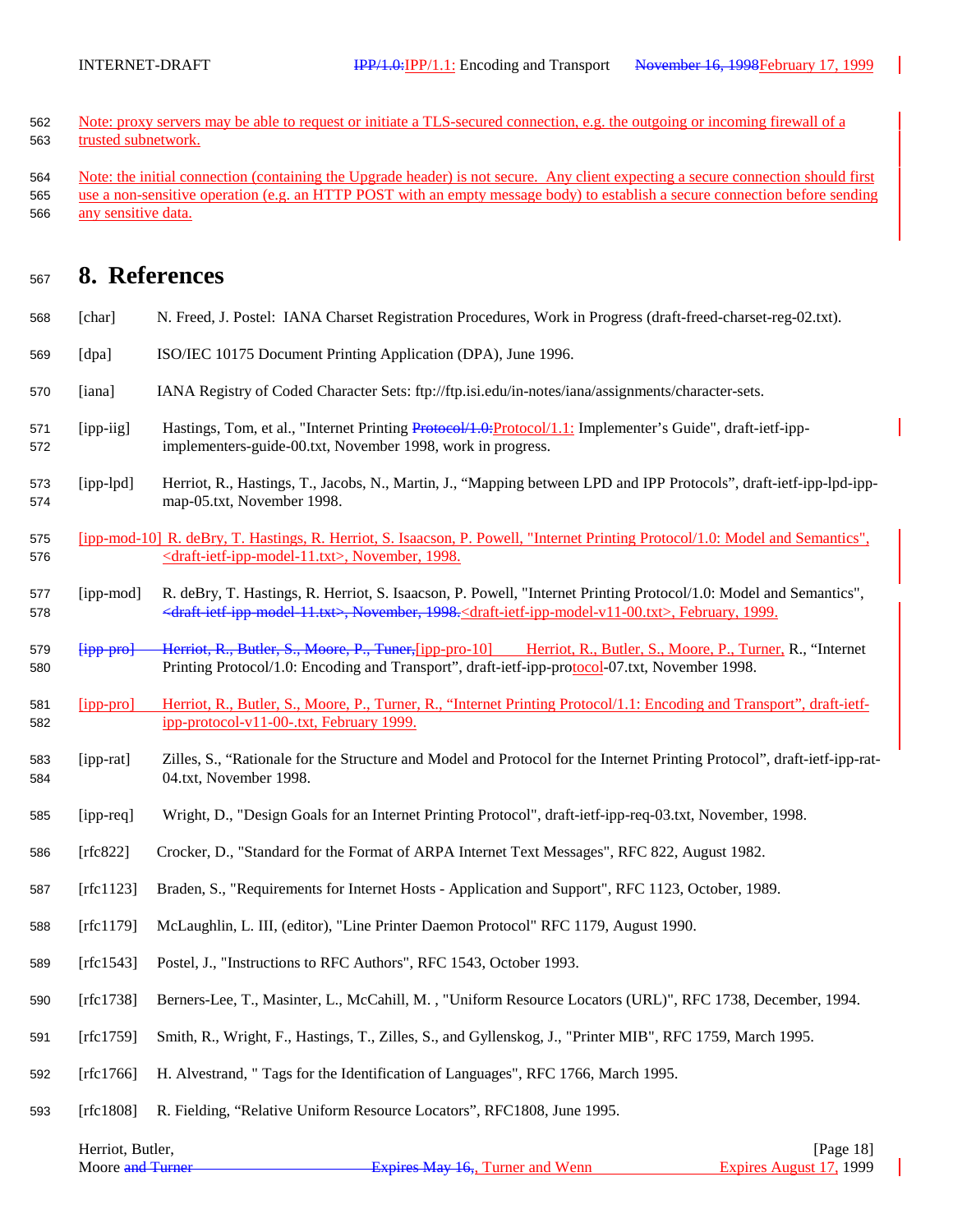- 594 [rfc1903] J. Case, et al. "Textual Conventions for Version 2 of the Simple Network Management Protocol (SNMPv2)", RFC 595 1903, January 1996.
- 596 [rfc2046] N. Freed & N. Borenstein, Multipurpose Internet Mail Extensions (MIME) Part Two: Media Types. November 597 1996, RFC 2046.
- 598 [rfc2048] N. Freed, J. Klensin & J. Postel. Multipurpose Internet Mail Extension (MIME) Part Four: Registration Procedures. 599 November 1996 (Also BCP0013), RFC 2048.
- 600 [rfc2068] R Fielding, et al, "Hypertext Transfer Protocol HTTP/1.1" RFC 2068, January 1997.
- 601 [rfc2069] J. Franks, et al, "An Extension to HTTP: Digest Access Authentication" RFC 2069, January 1997.
- 602 [rfc2119] S. Bradner, "Key words for use in RFCs to Indicate Requirement Levels", RFC 2119 , March 1997.
- 603 [rfc2184] N. Freed, K. Moore, "MIME Parameter Value and Encoded Word Extensions: Character Sets, Languages, and 604 Continuations", RFC 2184, August 1997.
- 605 [rfc2234] D. Crocker et al., "Augmented BNF for Syntax Specifications: ABNF", RFC 2234. November 1997.
- 606 [rfc2246] T. Dierks et al., "The TLS Protocol", RFC 2246. January 1999.
- 607 [rfc2396] Berners-Lee, T., Fielding, R., Masinter, L., "Uniform Resource Identifiers (URI): Generic Syntax", RFC 2396, 608 August 1998.

### <sup>609</sup> **9. Author's Address**

610

Robert Herriot (editor) Paul Moore **Sun Microsystems Inc.** Microsoft Xerox Corporation Microsoft 901 San Antonio Road, MPK-17 Christian Cone Microsoft Way 3400 Hillview Ave., Bldg #1 One Microsoft Way Palo Alto, CA 94303 Redmond, WA 98053 Palo Alto, CA 94304 **Redmond, WA 98053** 

Phone: 650-786-8995 Phone: 425-936-0908 Phone: 650-813-7696 Phone: 650-813-7696 Phone: 650-813-7696 **Fax: 650-786-7077** Fax: 650-786-7077 Fax: 650-650-813-6860 Fax: 425-93MS-FAX Email: robert.herriot@eng.sun.com Email: paulmo@microsoft.com Email: robert.herriot@pahv.xerox.com Email: paulmo@microsoft.com

Sylvan Butler Randy Turner Hewlett-Packard Sharp Laboratories Boise, ID 83714 Camas, WA 98607

Phone: 208-396-6000 Phone: 208-396-6000 Fax: 208-396-3457 Fax: : 360-817-8436

11311 Chinden Blvd. 5750 NW Pacific Rim Blvd

Email: sbutler@boi.hp.com Email: rturner@sharplabs.com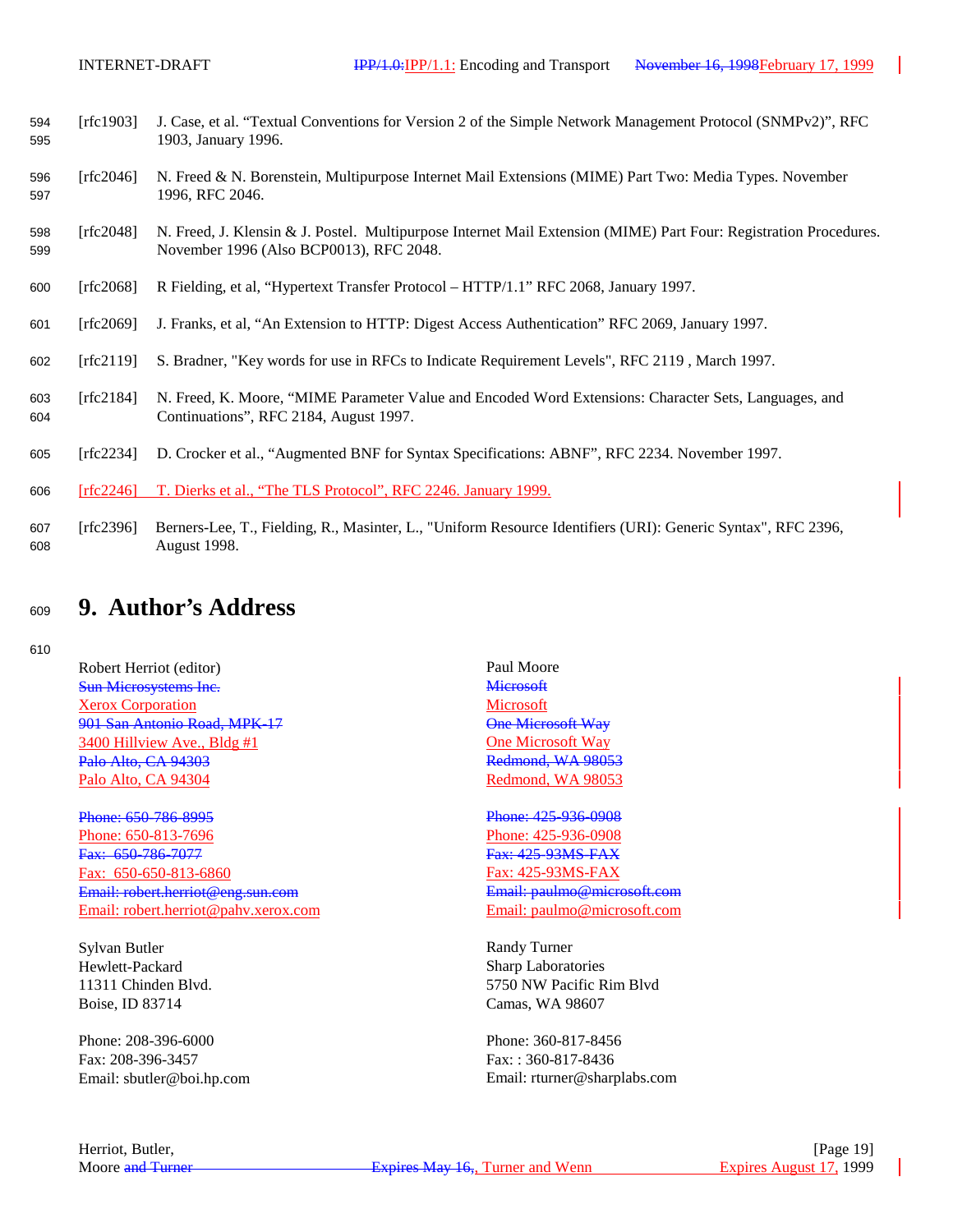John Wenn Xerox Corporation 737 Hawaii St El Segundo, CA 90245

IPP Mailing List: ipp@pwg.org IPP Mailing List: ipp@pwg.org Phone: 310-333-5764 IPP Mailing List Subscription: ipp-request@pwg.org IPP Mailing List Subscription: ipp-request@pwg.org Fax: 310-333-5514 IPP Web Page: http://www.pwg.org/ipp/ IPP Web Page: http://www.pwg.org/ipp/ Email: jwenn@cp10.es.xerox.com

611

# <sup>612</sup> **10. Other Participants:**

Chuck Adams - Tektronix Harry Lewis - IBM Ron Bergman - Dataproducts Tony Liao - Vivid Image Keith Carter - IBM David Manchala - Xerox Angelo Caruso - Xerox Carl-Uno Manros - Xerox Jeff Copeland - QMS Jay Martin - Underscore Roger deBry - IBM Larry Masinter - Xerox Lee Farrell - Canon Ira McDonald - High North Inc. Sue Gleeson - Digital Bob Pentecost - Hewlett-Packard Charles Gordon - Osicom Patrick Powell - Astart Technologies Brian Grimshaw - Apple Jeff Rackowitz - Intermec Jerry Hadsell - IBM Xavier Riley - Xerox Richard Hart - Digital Gary Roberts - Ricoh Tom Hastings - Xerox Stuart Rowley - Kyocera Stephen Holmstead Richard Schneider - Epson Zhi-Hong Huang - Zenographics Shigern Ueda - Canon Scott Isaacson - Novell Bob Von Andel - Allegro Software Rich Lomicka - Digital William Wagner - Digital Products David Kellerman - Northlake Software Jasper Wong - Xionics Robert Kline - TrueSpectra **Don Wright** - Lexmark Dave Kuntz - Hewlett-Packard **Rick Yardumian - Xerox** Takami Kurono - Brother Lloyd Young - Lexmark Rich Landau - Digital Peter Zehler - Xerox Greg LeClair - Epson Frank Zhao - Panasonic

Steve Zilles - Adobe

## <sup>613</sup> **11. Appendix A: Protocol Examples**

### <sup>614</sup> **11.1 Print-Job Request**

615 The following is an example of a Print-Job request with job-name, copies, and sides specified. The "ipp-attribute-fidelity" 616 attribute is set to 'true' so that the print request will fail if the "copies" or the "sides" attribute are not supported or their values are 617 not supported.

**Octets Symbolic Value Protocol field**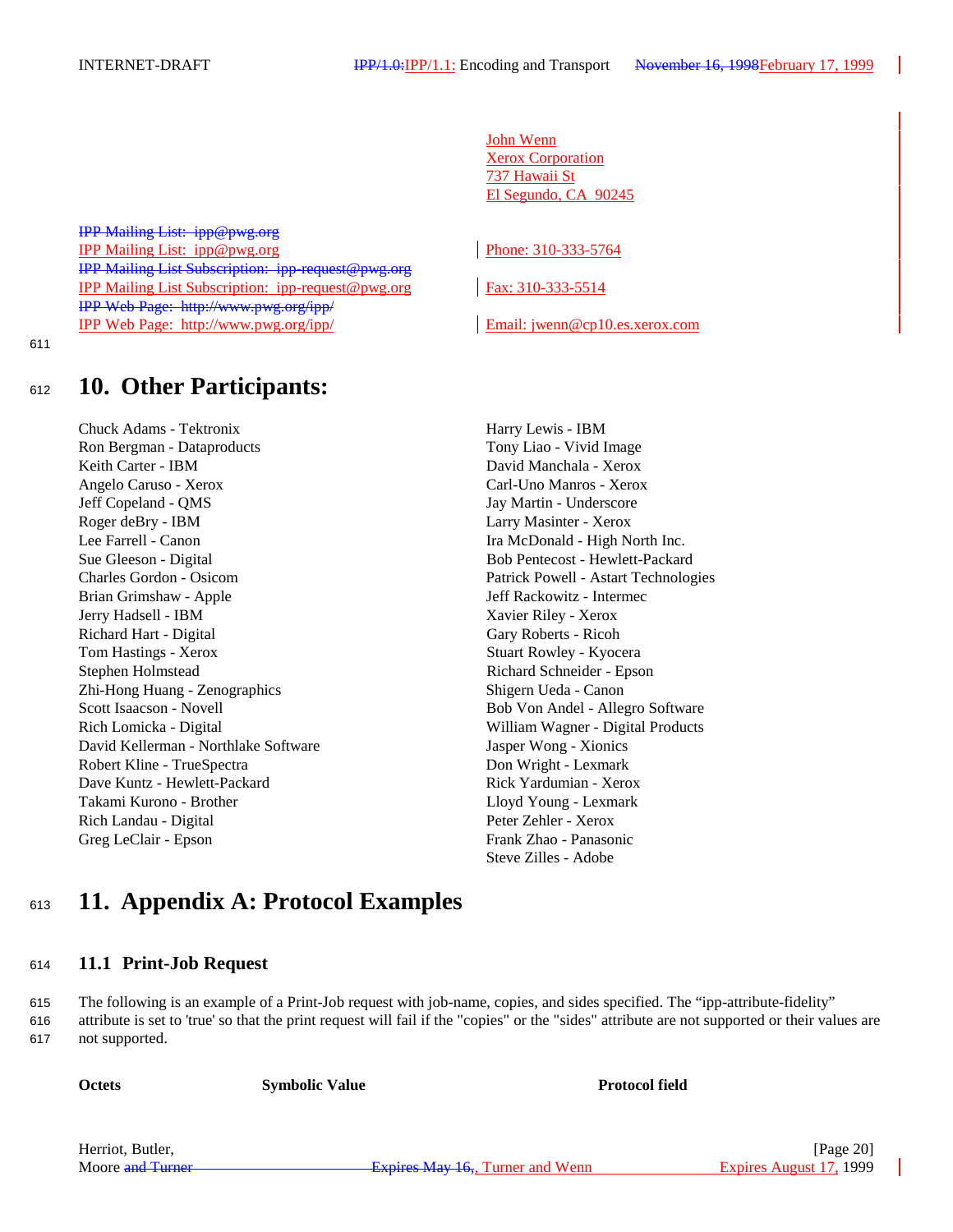| Octets                     |
|----------------------------|
| 0x0100                     |
| 0x0101                     |
| 0x0002                     |
| 0x00000001                 |
| 0x01                       |
| 0x47                       |
| 0x0012                     |
| attributes-charset         |
| 0x0008                     |
| us-ascii                   |
| 0x48                       |
| 0x001B                     |
| attributes-natural-languag |
| 0x0005                     |
| en-us                      |
| 0x45                       |
| 0x000B                     |
| printer-uri                |
| 0x001A                     |
| 0x0015                     |
| http://forest:631/pinetree |
| ipp://forest/pinetree      |
| 0x42                       |
| 0x0008                     |
| job-name                   |
| 0x0006                     |
| foobar                     |
| 0x22                       |
| 0x16                       |
| 0x0016                     |
| ipp-attribute-fidelity     |
| 0x01                       |
| 0x0001                     |
| 0x01                       |
| 0x02                       |
| 0x21                       |
| 0x0006                     |
| copies                     |
| 0x0004                     |
| 0x00000014                 |
| 0x44                       |
| 0x0005                     |
| sides                      |
| 0x0013                     |
| two-sided-long-edge        |
| 0x03                       |
| %!PS                       |

**October Symbolic Value Protocol field** 1.0 version-number 1.1 version-number Print-Job operation-id 1 request-id start operation-attributes operation-attributes-tag charset type value-tag attributes-charset attributes-charset name us-ascii US-ASCII value natural-language type value-tag attributes-natural-language attributes-natural-language name en-us en-US value 0x45 uri type value-tag printer-uri printer-uri name printer pinetree printer pinetree value nameWithoutLanguage type value-tag job-name job-name name foobar foobar value boolean type value-tag ipp-attribute-fidelity ipp-attribute-fidelity name 0x01 true value value value start job-attributes is in the start job-attributes-tag integer type value-tag copies copies copies copies and copies name 0x00000014 20 value keyword type value-tag sides sides sides name two-sided-long-edge value

<PostScript> data

name-length value-length name-length value-length name-length value-length value-length<br>value name-length value-length name-length name-length value-length value-length name-length value-length name-length value-length end-of-attributes end-of-attributes-tag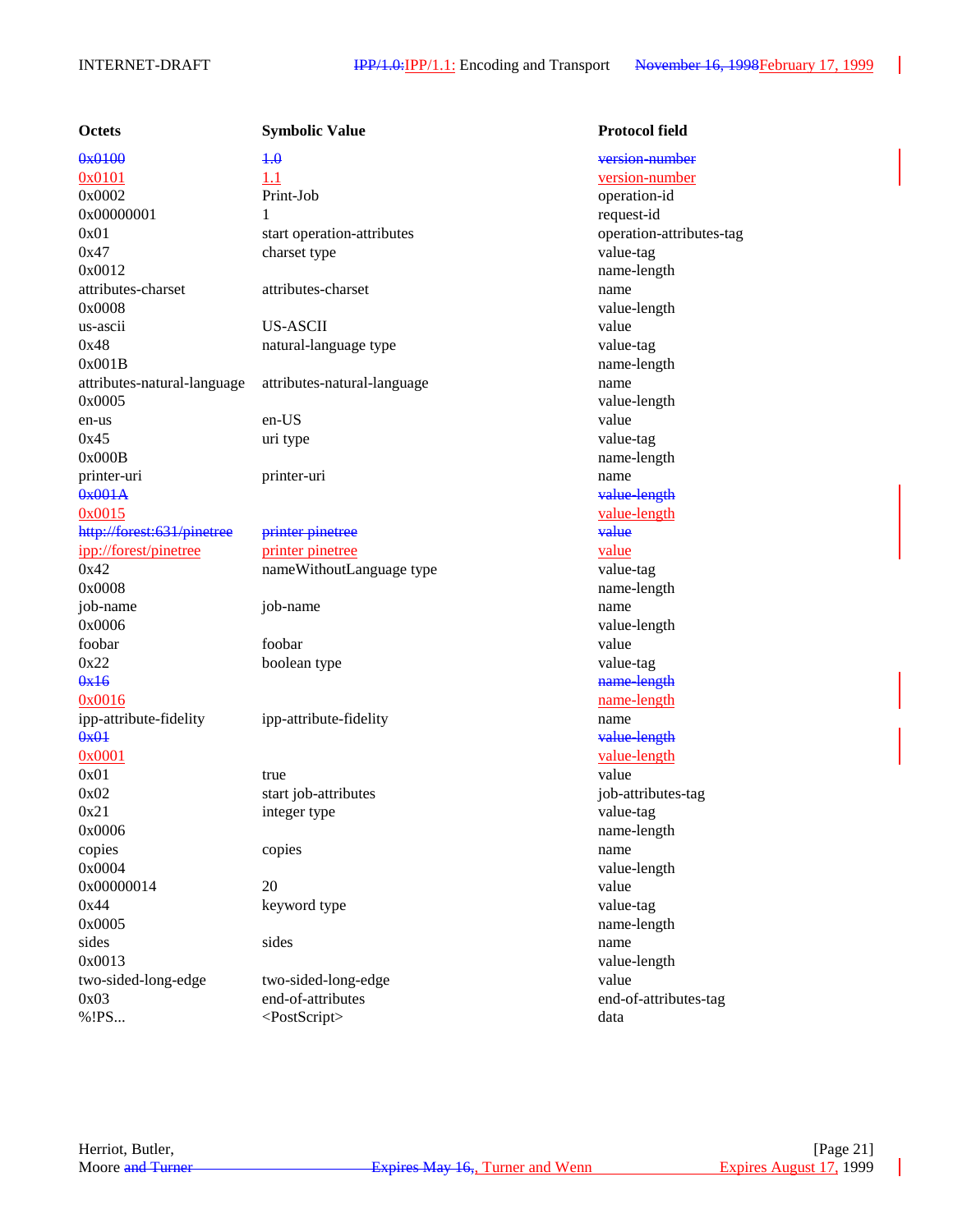### <sup>618</sup> **11.2 Print-Job Response (successful)**

619 Here is an example of a successful Print-Job response to the previous Print-Job request. The printer supported the "copies" and 620 "sides" attributes and their supplied values. The status code returned is 'successful-ok'.

| <b>Octets</b>                  | <b>Symbolic Value</b>       | <b>Protocol field</b>    |
|--------------------------------|-----------------------------|--------------------------|
| 0x0100                         | $+ \theta$                  | version-number           |
| 0x0101                         | 1.1                         | version-number           |
| 0x0000                         | successful-ok               | status-code              |
| 0x00000001                     | 1                           | request-id               |
| 0x01                           | start operation-attributes  | operation-attributes-tag |
| 0x47                           | charset type                | value-tag                |
| 0x0012                         |                             | name-length              |
| attributes-charset             | attributes-charset          | name                     |
| 0x0008                         |                             | value-length             |
| us-ascii                       | <b>US-ASCII</b>             | value                    |
| 0x48                           | natural-language type       | value-tag                |
| 0x001B                         |                             | name-length              |
| attributes-natural-language    | attributes-natural-language | name                     |
| 0x0005                         |                             | value-length             |
| en-us                          | en-US                       | value                    |
| 0x41                           | textWithoutLanguage type    | value-tag                |
| 0x000E                         |                             | name-length              |
| status-message                 | status-message              | name                     |
| 0x000D                         |                             | value-length             |
| successful-ok                  | successful-ok               | value                    |
| 0x02                           | start job-attributes        | job-attributes-tag       |
| 0x21                           | integer                     | value-tag                |
| 0x0006                         |                             | name-length              |
| job-id                         | job-id                      | name                     |
| 0x0004                         |                             | value-length             |
| 147                            | 147                         | value                    |
| 0x45                           | uri type                    | value-tag                |
| 0x0007                         |                             | name-length              |
| job-uri                        | job-uri                     | name                     |
| 0x001E                         |                             | value-length             |
| 0x0019                         |                             | value-length             |
| http://forest:631/pinetree/123 | job 123 on pinetree         | value                    |
| ipp://forest/pinetree/123      | job 123 on pinetree         | value                    |
| 0x42                           | nameWithoutLanguage type    | value-tag                |
| 0x23                           | nameWithoutLanguage type    | value-tag                |
| 0x0009                         |                             | name-length              |
| job-state                      | job-state                   | name                     |
| 0x0004                         |                             | value-length             |
| 0x0003                         | pending                     | value                    |
| 0x03                           | end-of-attributes           | end-of-attributes-tag    |

### <sup>621</sup> **11.3 Print-Job Response (failure)**

622 Here is an example of an unsuccessful Print-Job response to the previous Print-Job request. It fails because, in this case, the 623 printer does not support the "sides" attribute and because the value '20' for the "copies" attribute is not supported. Therefore, no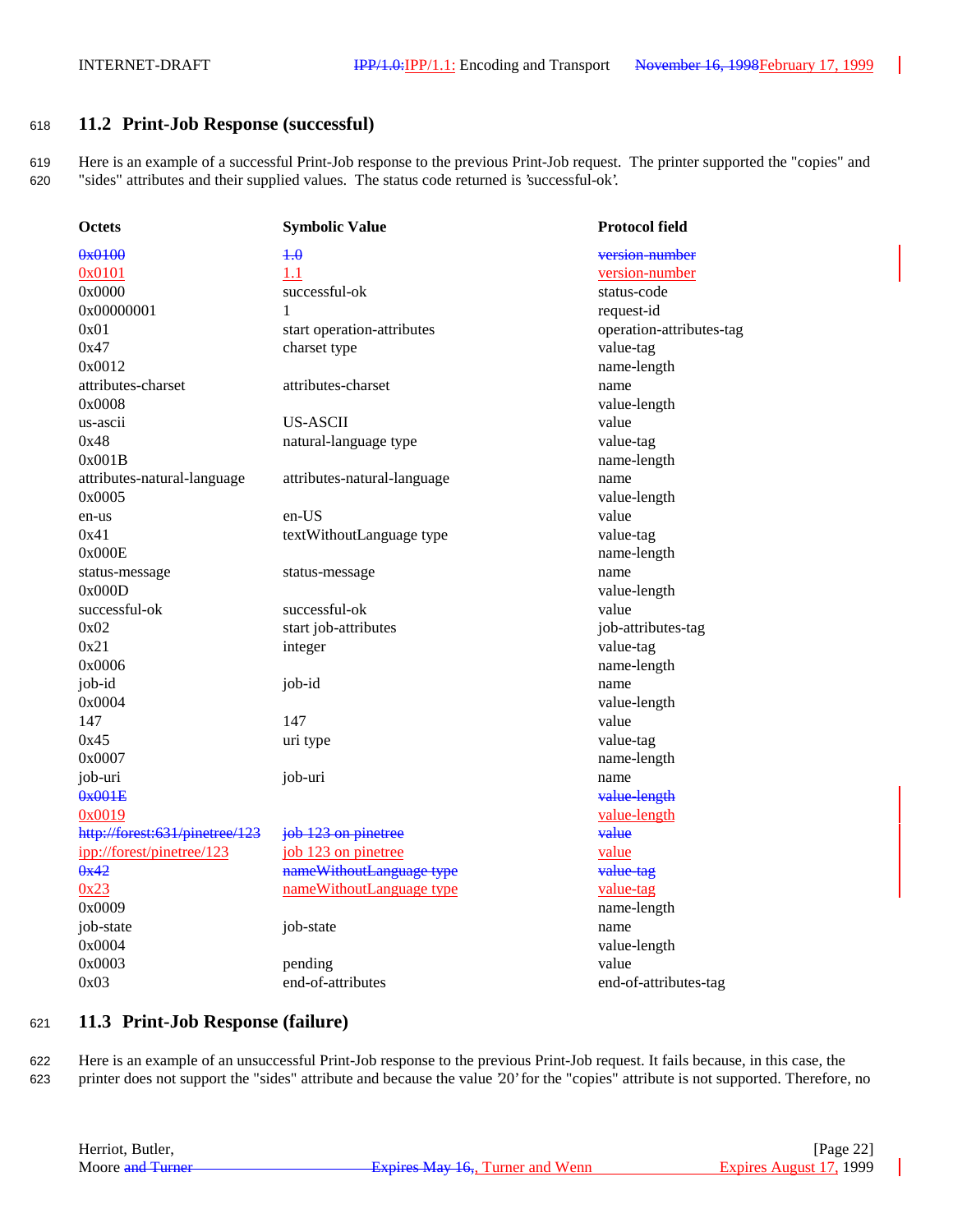624 job is created, and neither a "job-id" nor a "job-uri" operation attribute is returned. The error code returned is 'client-error-625 attributes-or-values-not-supported' (0x040B).

#### 626

| <b>Octets</b>            | <b>Symbolic Value</b>                           | <b>Protocol field</b>      |
|--------------------------|-------------------------------------------------|----------------------------|
| 0x0100                   | $+ \theta$                                      | version-number             |
| 0x0101                   | 1.1                                             | version-number             |
| 0x040B                   | client-error-attributes-or-values-not-supported | status-code                |
| 0x00000001               | 1                                               | request-id                 |
| 0x01                     | start operation-attributes                      | operation-attribute tag    |
| 0x47                     | charset type                                    | value-tag                  |
| 0x0012                   |                                                 | name-length                |
| attributes-charset       | attributes-charset                              | name                       |
| 0x0008                   |                                                 | value-length               |
| us-ascii                 | <b>US-ASCII</b>                                 | value                      |
| 0x48                     | natural-language type                           | value-tag                  |
| 0x001B                   |                                                 | name-length                |
| attributes-natural-      | attributes-natural-language                     | name                       |
| language                 |                                                 |                            |
| 0x0005                   |                                                 | value-length               |
| en-us                    | en-US                                           | value                      |
| 0x41                     | textWithoutLanguage type                        | value-tag                  |
| 0x000E                   |                                                 | name-length                |
| status-message           | status-message                                  | name                       |
| 0x002F                   |                                                 | value-length               |
| client-error-attributes- | client-error-attributes-or-values-not-supported | value                      |
| or-values-not-           |                                                 |                            |
| supported                |                                                 |                            |
| 0x05                     | start unsupported-attributes                    | unsupported-attributes tag |
| 0x21                     | integer type                                    | value-tag                  |
| 0x0006                   |                                                 | name-length                |
| copies                   | copies                                          | name                       |
| 0x0004                   |                                                 | value-length               |
| 0x00000014               | 20                                              | value                      |
| 0x10                     | unsupported (type)                              | value-tag                  |
| 0x0005                   |                                                 | name-length                |
| sides                    | sides                                           | name                       |
| 0x0000                   |                                                 | value-length               |
| 0x03                     | end-of-attributes                               | end-of-attributes-tag      |

### <sup>627</sup> **11.4 Print-Job Response (success with attributes ignored)**

 Here is an example of a successful Print-Job response to a Print-Job request like the previous Print-Job request, except that the value of 'ipp-attribute-fidelity' is false. The print request succeeds, even though, in this case, the printer supports neither the "sides" attribute nor the value '20' for the "copies" attribute. Therefore, a job is created, and both a "job-id" and a "job-uri" operation attribute are returned. The unsupported attributes are also returned in an Unsupported Attributes Group. The error code returned is 'successful-ok-ignored-or-substituted-attributes' (0x0001).

633

| <b>Octets</b>                                     | <b>Symbolic Value</b>                                         | <b>Protocol field</b>                                         |
|---------------------------------------------------|---------------------------------------------------------------|---------------------------------------------------------------|
| $0 \times 0100$<br>0x0101<br>0x0001<br>0x00000001 | $+ \theta$<br>successful-ok-ignored-or-substituted-attributes | version-number<br>version-number<br>status-code<br>request-id |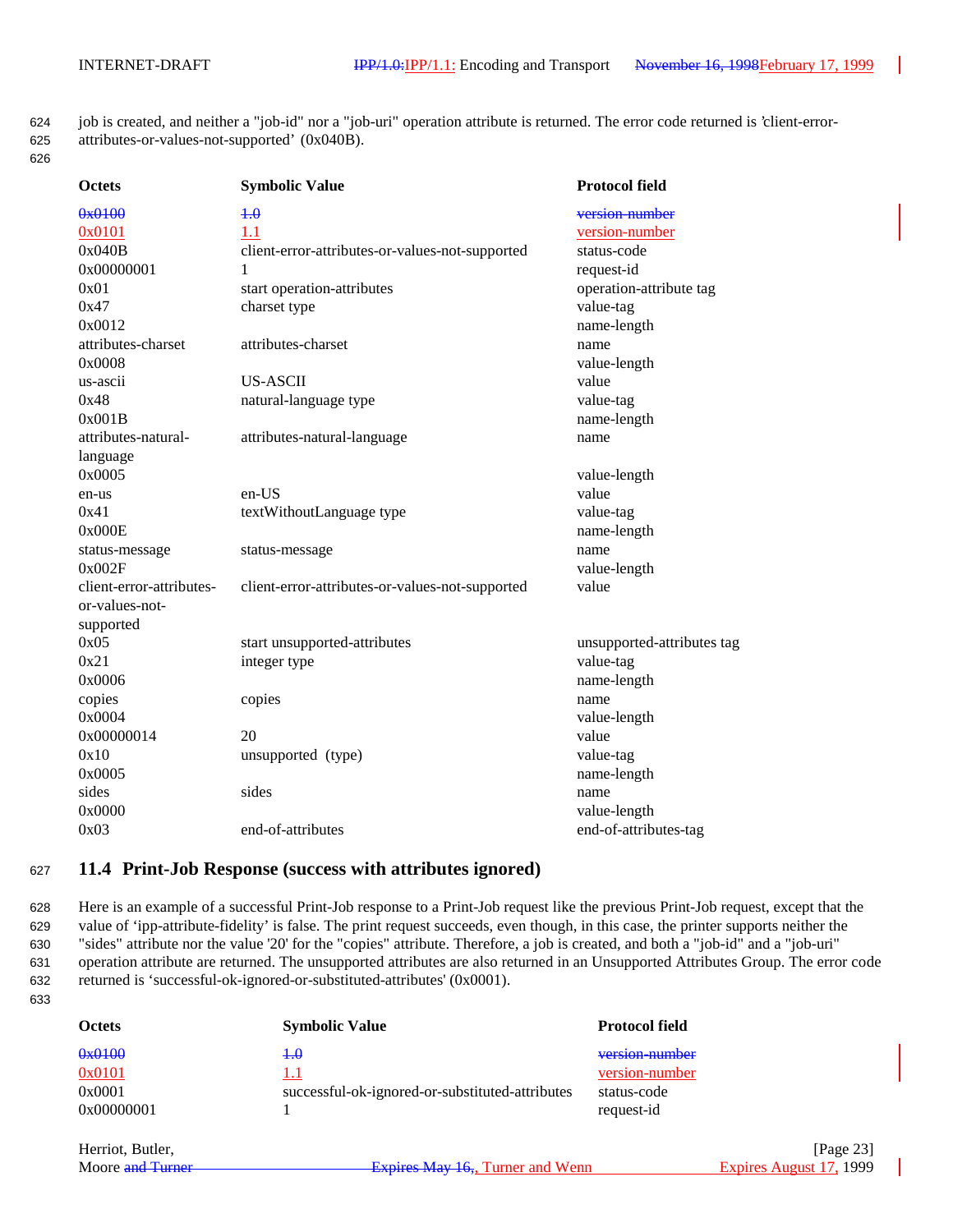successful-ok-ignored-orsubstituted-attributes

**Octets Symbolic Value Protocol field** 0x01 start operation-attributes operation-attributes-tag 0x47 charset type value-tag 0x0012 name-length attributes-charset attributes-charset name<br>  $0 \times 0008$  valueus-ascii US-ASCII value 0x48 natural-language type value-tag 0x001B name-length attributes-natural-language attributes-natural-language name 0x0005 value-length en-us en-US value 0x41 textWithoutLanguage type value-tag 0x000E name-length status-message status-message name 0x002F value-length successful-ok-ignored-or-substituted-attributes value 0x05 start unsupported-attributes unsupported-attributes is the unsupported-attributes tag 0x21 integer type value-tag 0x0006 name-length copies copies copies and copies and copies and copies and copies and copies and copies and copies and copies and copies and copies and copies and copies and copies and copies and copies and copies and copies and copies and 0x0004 value-length 0x000000014 20 value 0x10 unsupported (type) value-tag 0x0005 name-length sides name sides sides name sides name sides name sides name sides name sides name sides name sides name sides 0x0000 value-length 0x02 start job-attributes in the start in the start in the start in the start in the start in the start in the start in the start in the start in the start in the start in the start in the start in the start in the start i 0x21 integer value-tag 0x0006 name-length job-id job-id name 0x0004 value-length 147 value 0x45 uri type value-tag 0x0007 name-length job-uri job-uri name 0x001E value-length 0x0019 value-length http://forest:631/pinetree/123 job 123 on pinetree ipp://forest/pinetree/123 job 123 on pinetree value 0x42 nameWithoutLanguage type value-tag 0x23 nameWithoutLanguage type value-tag 0x0009 name-length job-state job-state name 0x0004 value-length 0x0003 pending value 0x03 end-of-attributes end-of-attributes-tag

value-length

634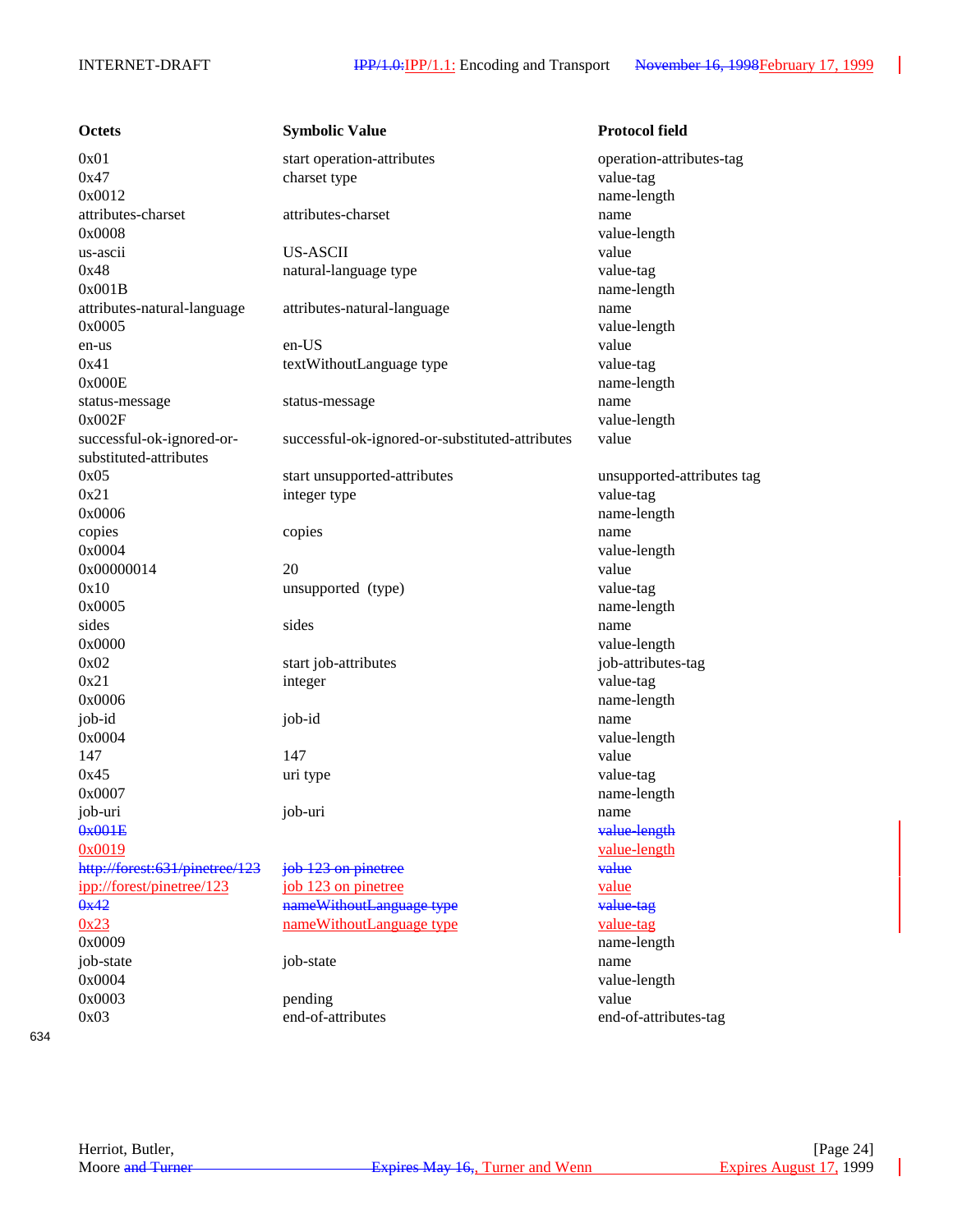### <sup>635</sup> **11.5 Print-URI Request**

636 The following is an example of Print-URI request with copies and job-name parameters:

| Octets                    | <b>Symbolic Value</b>       | <b>Protocol field</b>    |
|---------------------------|-----------------------------|--------------------------|
| 0x0100                    | $+0$                        | version-number           |
| 0x0101                    | 1.1                         | version-number           |
| 0x0003                    | Print-URI                   | operation-id             |
| 0x00000001                | 1                           | request-id               |
| 0x01                      | start operation-attributes  | operation-attributes-tag |
| 0x47                      | charset type                | value-tag                |
| 0x0012                    |                             | name-length              |
| attributes-charset        | attributes-charset          | name                     |
| 0x0008                    |                             | value-length             |
| us-ascii                  | <b>US-ASCII</b>             | value                    |
| 0x48                      | natural-language type       | value-tag                |
| 0x001B                    |                             | name-length              |
| attributes-natural-       | attributes-natural-language | name                     |
| language                  |                             |                          |
| 0x0005                    |                             | value-length             |
| en-us                     | en-US                       | value                    |
| 0x45                      | uri type                    | value-tag                |
| 0x000B                    |                             | name-length              |
| printer-uri               | printer-uri                 | name                     |
| 0x001A                    |                             | value-length             |
| 0x0015                    |                             | value-length             |
| http://forest:631/pinetre | printer pinetree            | value                    |
| è                         |                             |                          |
| ipp://forest/pinetree     | printer pinetree            | <u>value</u>             |
| 0x45                      | uri type                    | value-tag                |
| 0x000C                    |                             | name-length              |
| document-uri              | document-uri                | name                     |
| 0x11                      |                             | value-length             |
| 0x0011                    |                             | value-length             |
| ftp://foo.com/foo         | ftp://foo.com/foo           | value                    |
| 0x42                      | nameWithoutLanguage type    | value-tag                |
| 0x0008                    |                             | name-length              |
| job-name                  | job-name                    | name                     |
| 0x0006                    |                             | value-length             |
| foobar                    | foobar                      | value                    |
| 0x02                      | start job-attributes        | job-attributes-tag       |
| 0x21                      | integer type                | value-tag                |
| 0x0006                    |                             | name-length              |
| copies                    | copies                      | name                     |
| 0x0004                    |                             | value-length             |
| 0x00000001                | 1                           | value                    |
| 0x03                      | end-of-attributes           | end-of-attributes-tag    |

- <sup>637</sup> **11.6 Create-Job Request**
- 638 The following is an example of Create-Job request with no parameters and no attributes:

**Octets Symbolic Value Protocol field**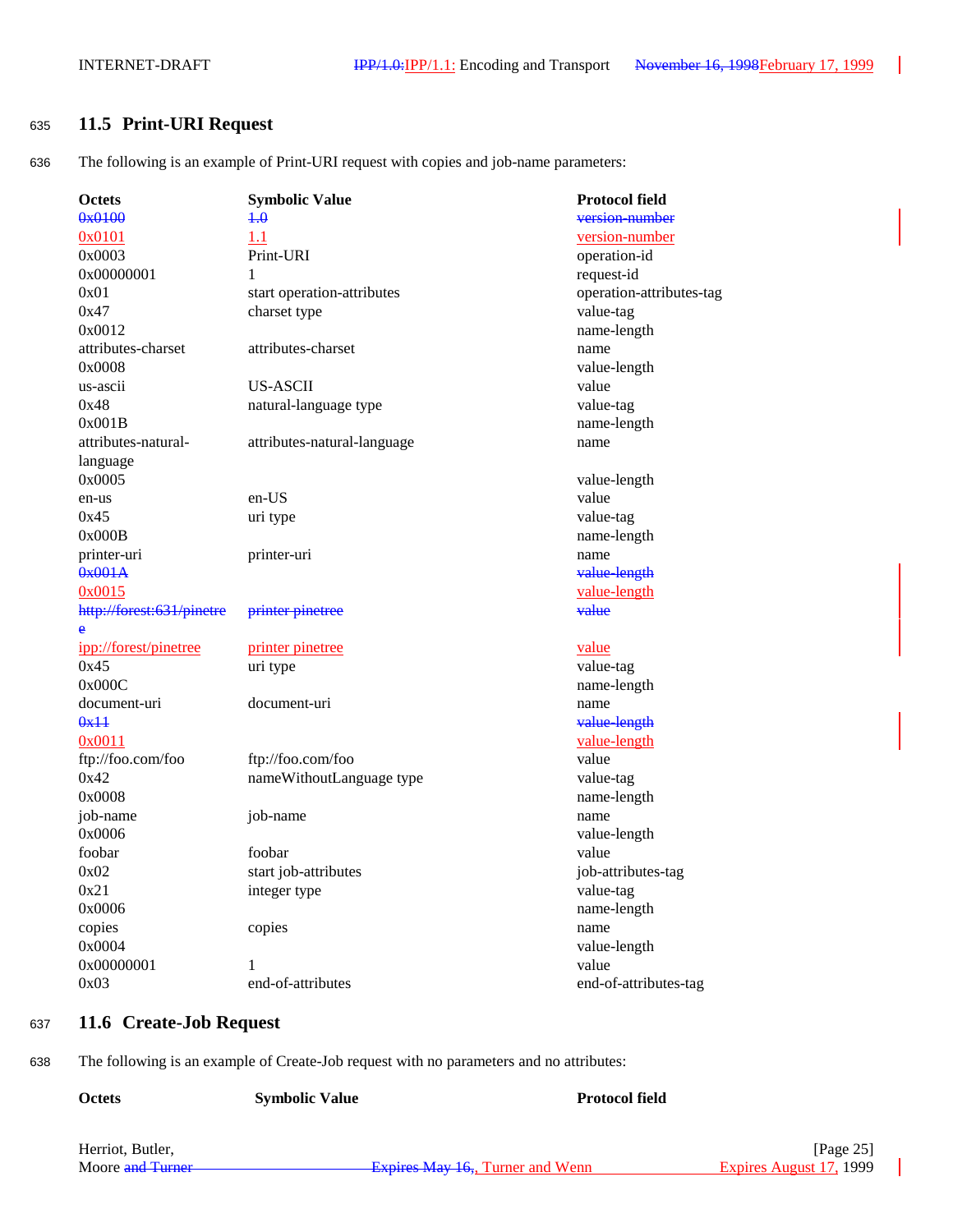| <b>Octets</b>              | <b>Symbolic Value</b>       | <b>Protocol field</b>    |
|----------------------------|-----------------------------|--------------------------|
| $0 \times 0100$            | $+ \theta$                  | version-number           |
| 0x0101                     | 1.1                         | version-number           |
| 0x0005                     | Create-Job                  | operation-id             |
| 0x00000001                 | 1                           | request-id               |
| 0x01                       | start operation-attributes  | operation-attributes-tag |
| 0x47                       | charset type                | value-tag                |
| 0x0012                     |                             | name-length              |
| attributes-charset         | attributes-charset          | name                     |
| 0x0008                     |                             | value-length             |
| us-ascii                   | <b>US-ASCII</b>             | value                    |
| 0x48                       | natural-language type       | value-tag                |
| 0x001B                     |                             | name-length              |
| attributes-natural-        | attributes-natural-language | name                     |
| language                   |                             |                          |
| 0x0005                     |                             | value-length             |
| en-us                      | $en-US$                     | value                    |
| 0x45                       | uri type                    | value-tag                |
| 0x000B                     |                             | name-length              |
| printer-uri                | printer-uri                 | name                     |
| 0x001A                     |                             | value-length             |
| 0x0015                     |                             | value-length             |
| http://forest:631/pinetree | printer pinetree            | value                    |
| ipp://forest/pinetree      | printer pinetree            | value                    |
| 0x03                       | end-of-attributes           | end-of-attributes-tag    |

### <sup>639</sup> **11.7 Get-Jobs Request**

640 The following is an example of Get-Jobs request with parameters but no attributes:

| $0 \times 0100$<br>$+.\theta$<br>version-number<br>0x0101<br>1.1<br>version-number<br>0x000A<br>Get-Jobs<br>operation-id<br>0x00000123<br>0x123<br>request-id<br>0x01<br>start operation-attributes<br>operation-attributes-tag |  |
|---------------------------------------------------------------------------------------------------------------------------------------------------------------------------------------------------------------------------------|--|
|                                                                                                                                                                                                                                 |  |
|                                                                                                                                                                                                                                 |  |
|                                                                                                                                                                                                                                 |  |
|                                                                                                                                                                                                                                 |  |
|                                                                                                                                                                                                                                 |  |
| 0x47<br>charset type<br>value-tag                                                                                                                                                                                               |  |
| 0x0012<br>name-length                                                                                                                                                                                                           |  |
| attributes-charset<br>attributes-charset<br>name                                                                                                                                                                                |  |
| 0x0008<br>value-length                                                                                                                                                                                                          |  |
| US-ASCII<br>us-ascii<br>value                                                                                                                                                                                                   |  |
| 0x48<br>natural-language type<br>value-tag                                                                                                                                                                                      |  |
| 0x001B<br>name-length                                                                                                                                                                                                           |  |
| attributes-natural-language<br>attributes-natural-language<br>name                                                                                                                                                              |  |
| 0x0005<br>value-length                                                                                                                                                                                                          |  |
| en-US<br>value<br>en-us                                                                                                                                                                                                         |  |
| 0x45<br>uri type<br>value-tag                                                                                                                                                                                                   |  |
| 0x000B<br>name-length                                                                                                                                                                                                           |  |
| printer-uri<br>printer-uri<br>name                                                                                                                                                                                              |  |
| 0x001A<br>value-length                                                                                                                                                                                                          |  |
| 0x0015<br>value-length                                                                                                                                                                                                          |  |
| http://forest:631/pinetree<br>printer pinetree<br>value                                                                                                                                                                         |  |
| ipp://forest/pinetree<br>printer pinetree<br>value                                                                                                                                                                              |  |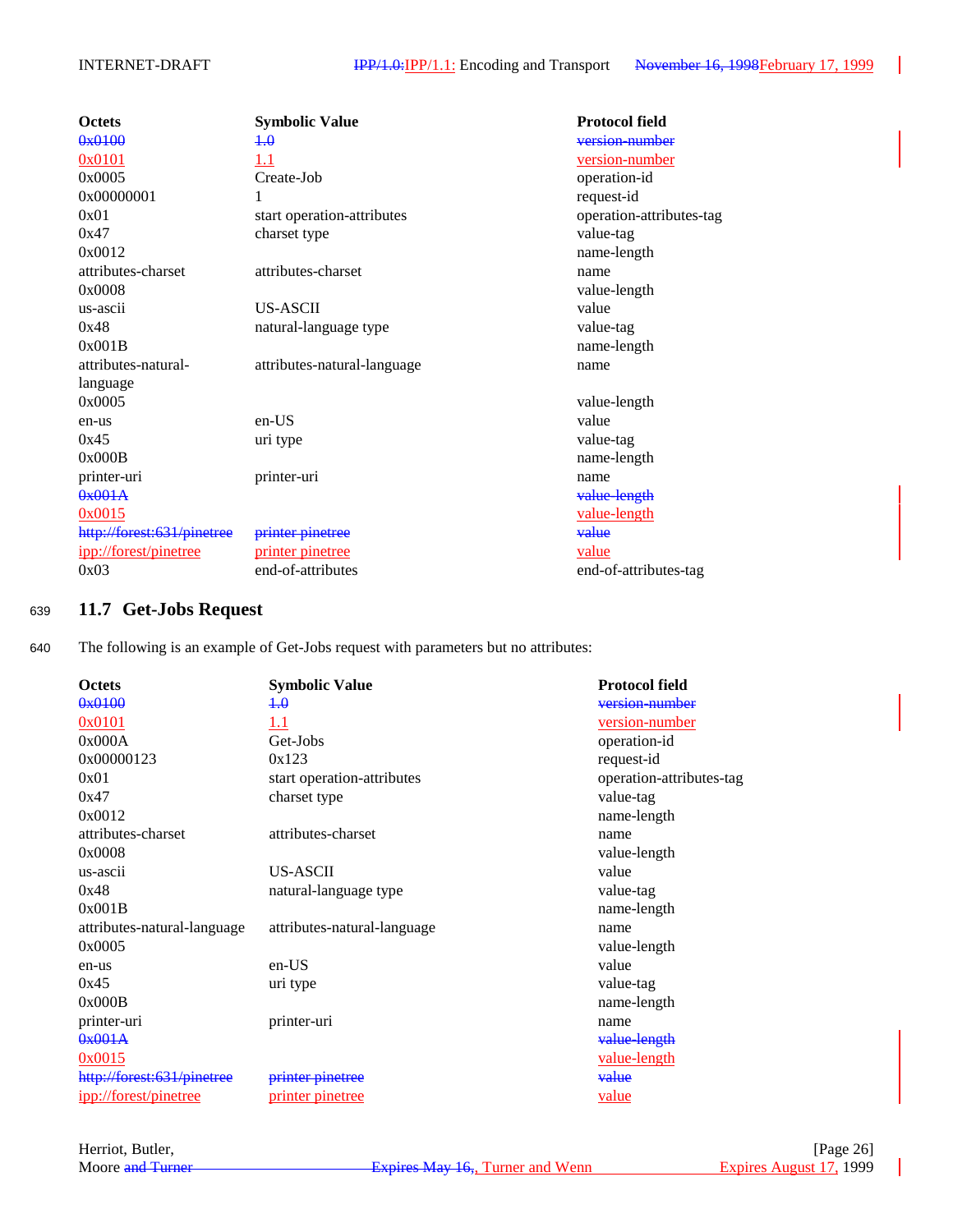| <b>Octets</b>        | <b>Symbolic Value</b> | <b>Protocol field</b> |
|----------------------|-----------------------|-----------------------|
| 0x21                 | integer type          | value-tag             |
| 0x0005               |                       | name-length           |
| limit                | limit                 | name                  |
| 0x0004               |                       | value-length          |
| 0x00000032           | 50                    | value                 |
| 0x44                 | keyword type          | value-tag             |
| 0x0014               |                       | name-length           |
| requested-attributes | requested-attributes  | name                  |
| 0x0006               |                       | value-length          |
| job-id               | job-id                | value                 |
| 0x44                 | keyword type          | value-tag             |
| 0x0000               | additional value      | name-length           |
| 0x0008               |                       | value-length          |
| job-name             | job-name              | value                 |
| 0x44                 | keyword type          | value-tag             |
| 0x0000               | additional value      | name-length           |
| 0x000F               |                       | value-length          |
| document-format      | document-format       | value                 |
| 0x03                 | end-of-attributes     | end-of-attributes-tag |

### <sup>641</sup> **11.8 Get-Jobs Response**

642 The following is an of Get-Jobs response from previous request with 3 jobs. The Printer returns no information about the second 643 job (because of security reasons):

| <b>Octets</b>               | <b>Symbolic Value</b>             | <b>Protocol field</b>    |
|-----------------------------|-----------------------------------|--------------------------|
| 0x0100                      | 4.0                               | version-number           |
| 0x0101                      | 1.1                               | version-number           |
| 0x0000                      | successful-ok                     | status-code              |
| 0x00000123                  | 0x123                             | request-id (echoed back) |
| 0x01                        | start operation-attributes        | operation-attribute-tag  |
| 0x47                        | charset type                      | value-tag                |
| 0x0012                      |                                   | name-length              |
| attributes-charset          | attributes-charset                | name                     |
| 0x000A                      |                                   | value-length             |
| ISO-8859-1                  | ISO-8859-1                        | value                    |
| 0x48                        | natural-language type             | value-tag                |
| 0x001B                      |                                   | name-length              |
| attributes-natural-language | attributes-natural-language       | name                     |
| 0x0005                      |                                   | value-length             |
| en-us                       | $en-US$                           | value                    |
| 0x41                        | textWithoutLanguage type          | value-tag                |
| 0x000E                      |                                   | name-length              |
| status-message              | status-message                    | name                     |
| 0x000D                      |                                   | value-length             |
| successful-ok               | successful-ok                     | value                    |
| 0x02                        | start job-attributes (1st object) | job-attributes-tag       |
| 0x21                        | integer type                      | value-tag                |
| 0x0006                      |                                   | name-length              |
| job-id                      | job-id                            | name                     |
| 0x0004                      |                                   | value-length             |
| 147                         | 147                               | value                    |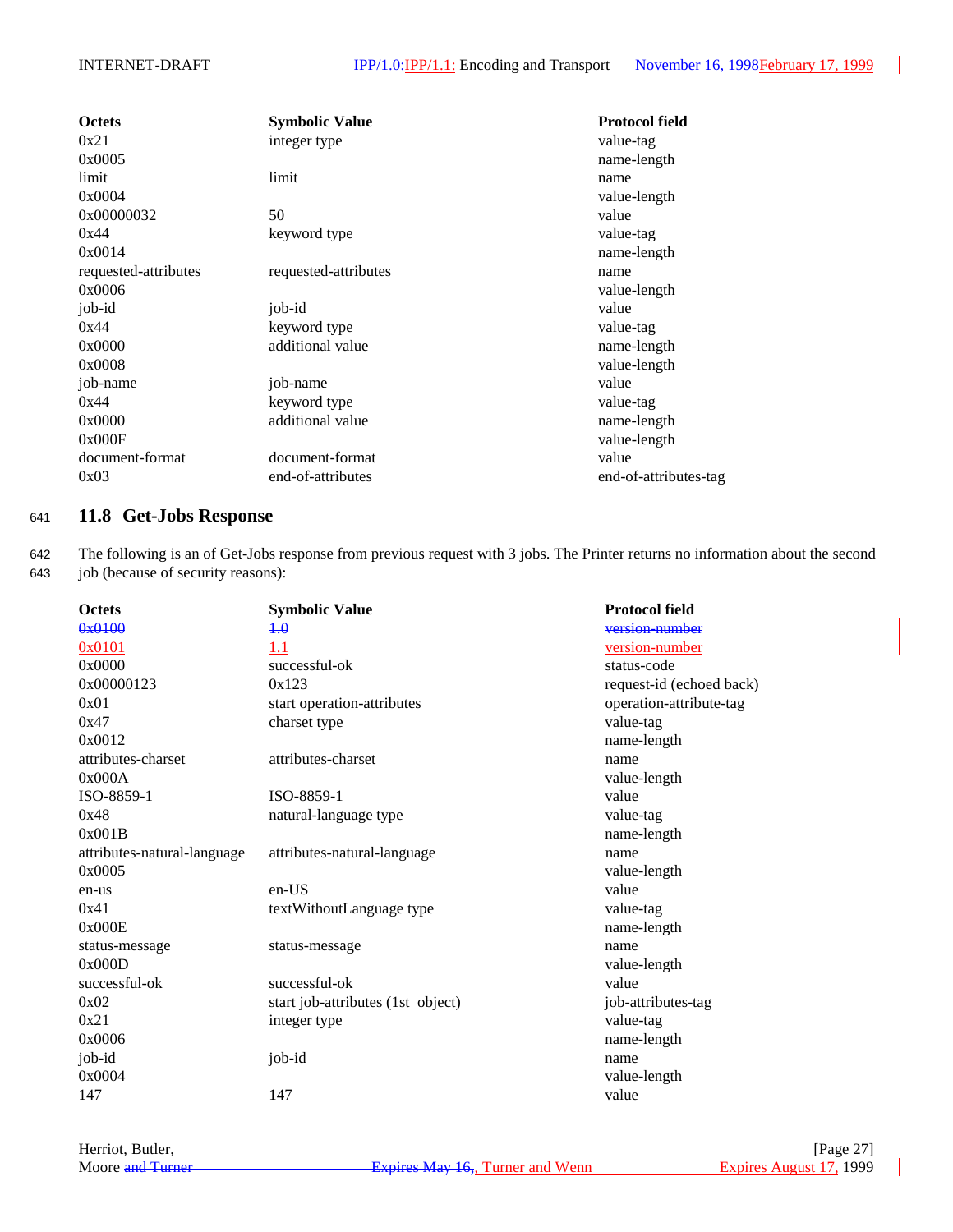| <b>Octets</b> | <b>Symbolic Value</b>             | <b>Protocol field</b> |
|---------------|-----------------------------------|-----------------------|
| 0x36          | nameWithLanguage                  | value-tag             |
| 0x0008        |                                   | name-length           |
| job-name      | job-name                          | name                  |
| 0x000C        |                                   | value-length          |
| 0x0005        |                                   | sub-value-length      |
| $fr-ca$       | fr-CA                             | value                 |
| 0x0003        |                                   | sub-value-length      |
| fou           | fou                               | name                  |
| 0x02          | start job-attributes (2nd object) | job-attributes-tag    |
| 0x02          | start job-attributes (3rd object) | job-attributes-tag    |
| 0x21          | integer type                      | value-tag             |
| 0x0006        |                                   | name-length           |
| job-id        | job-id                            | name                  |
| 0x0004        |                                   | value-length          |
| 148           | 448                               | value                 |
| <u>148</u>    | <u>149</u>                        | value                 |
| 0x36          | nameWithLanguage                  | value-tag             |
| 0x0008        |                                   | name-length           |
| job-name      | job-name                          | name                  |
| 0x0012        |                                   | value-length          |
| 0x0005        |                                   | sub-value-length      |
| de-CH         | de-CH                             | value                 |
| 0x0009        |                                   | sub-value-length      |
| isch guet     | isch guet                         | name                  |
| 0x03          | end-of-attributes                 | end-of-attributes-tag |
|               |                                   |                       |

# <sup>644</sup> **12. Appendix C: Registration of MIME Media Type Information for** <sup>645</sup> **"application/ipp"**

646 This appendix contains the information that IANA requires for registering a MIME media type. The information following this 647 paragraph will be forwarded to IANA to register application/ipp whose contents are defined in Section 3 "Encoding of the 648 Operation Layer" in this document:

649 **MIME type name:** application

### 650 **MIME subtype name:** ipp

651 A Content-Type of "application/ipp" indicates an Internet Printing Protocol message body (request or response). Currently there 652 is oneare two versions: IPP/1.0, and IPP/1.1, whose syntax is described in Section 3 "Encoding of the Operation Layer" of [ipp-653 pro-10] and [ipp-pro], respectively, and whose semantics are described in [ipp-mod-10] and [ipp-mod], respectively.

- 654 **Required parameters:** none
- 655 **Optional parameters:** none
- 656 **Encoding considerations:**

657 IPP/1.0IPP/1.1 protocol requests/responses MAY contain long lines and ALWAYS contain binary data (for example attribute 658 value lengths).

659 **Security considerations:**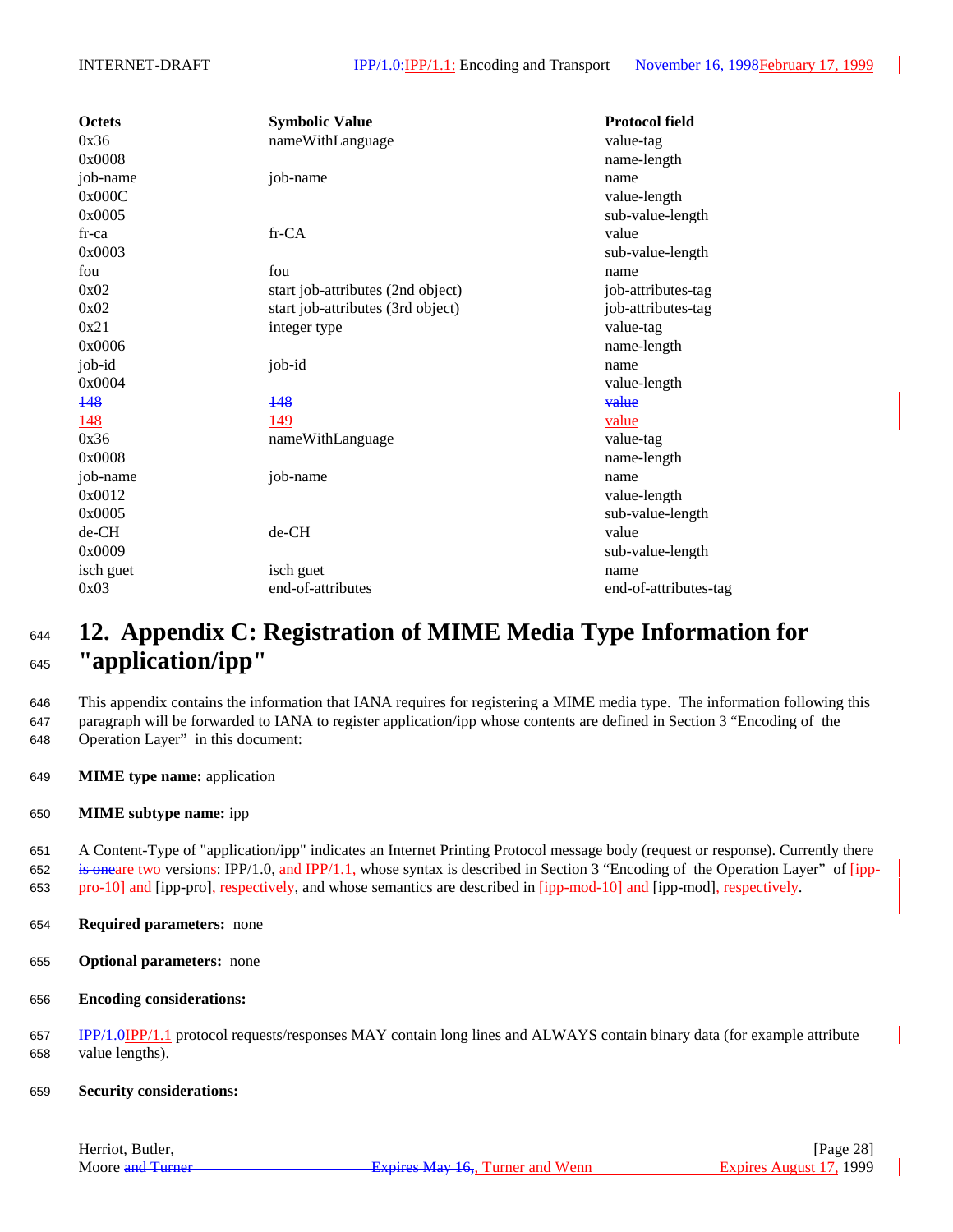IPP/1.0IPP/1.1 protocol requests/responses do not introduce any security risks not already inherent in the underlying transport protocols. Protocol mixed-version interworking rules in [ipp-mod] as well as protocol encoding rules in [ipp-pro] are complete and unambiguous.

### **Interoperability considerations:**

 IPP/1.0IPP/1.1 requests (generated by clients) and responses (generated by servers) MUST comply with all conformance requirements imposed by the normative specifications [ipp-mod] and [ipp-pro]. Protocol encoding rules specified in [ipp-pro] are comprehensive, so that interoperability between conforming implementations is guaranteed (although support for specific 667 optional features is not ensured). Both the "charset" and "natural-language" of all IPP/1.0IPP/1.1 attribute values which are a LOCALIZED-STRING are explicit within IPP protocol requests/responses (without recourse to any external information in HTTP, SMTP, or other message transport headers).

 IPP/1.1 servers MUST support both IPP/1.0 and IPP/1.1. See the section in [ipp-pro] entitled "Compatibility with IPP/1.0 Implementations" for a discussion of compatibility with IPP/1.0.

### **Published specification:**

- [ipp-mod-10] Isaacson, S., deBry, R., Hastings, T., Herriot, R., Powell, P., "Internet Printing Protocol/1.0: Model and Semantics" draft-ietf-ipp-model-11.txt, November, 1998.
- 675 [ipp-mod] Isaacson, S., deBry, R., Hastings, T., Herriot, R., Powell, P., "Internet Printing Protocol/1.0: Protocol/1.1: Model 676 and Semantics" draft-ietf-ipp-mod-11.txt, November, 1998.draft-ietf-ipp-model-v11-00.txt, February, 1999.
- 677 [ipp-pro] Herriot, R., Butler, S., Moore, P., Turner, R., "Internet Printing Protocol/1.0: Protocol/1.1: Encoding and Transport", draft-ietf-ipp-pro-07.txt, November, 1998.draft-ietf-ipp-protocol-v11-00.txt, February, 1999.

#### **Applications which use this media type:**

 Internet Printing Protocol (IPP) print clients and print servers, communicating using HTTP/1.1 (see [IPP-PRO]), SMTP/ESMTP, FTP, or other transport protocol. Messages of type "application/ipp" are self-contained and transport-independent, including "charset" and "natural-language" context for any LOCALIZED-STRING value.

#### **Person & email address to contact for further information:**

- Scott A. Isaacson
- Novell, Inc.
- 686 122 E 1700 S
- Provo, UT 84606
- Phone: 801-861-7366
- 689 Fax: 801-861-4025
- Email: sisaacson@novell.comTom Hastings
- Xerox Corporation
- 737 Hawaii St. ESAE-231
- El Segundo, CA
- Phone: 310-333-6413
- Fax: 310-333-5514
- Email: thastings@cp10.es.xerox.com
- or
- Robert Herriot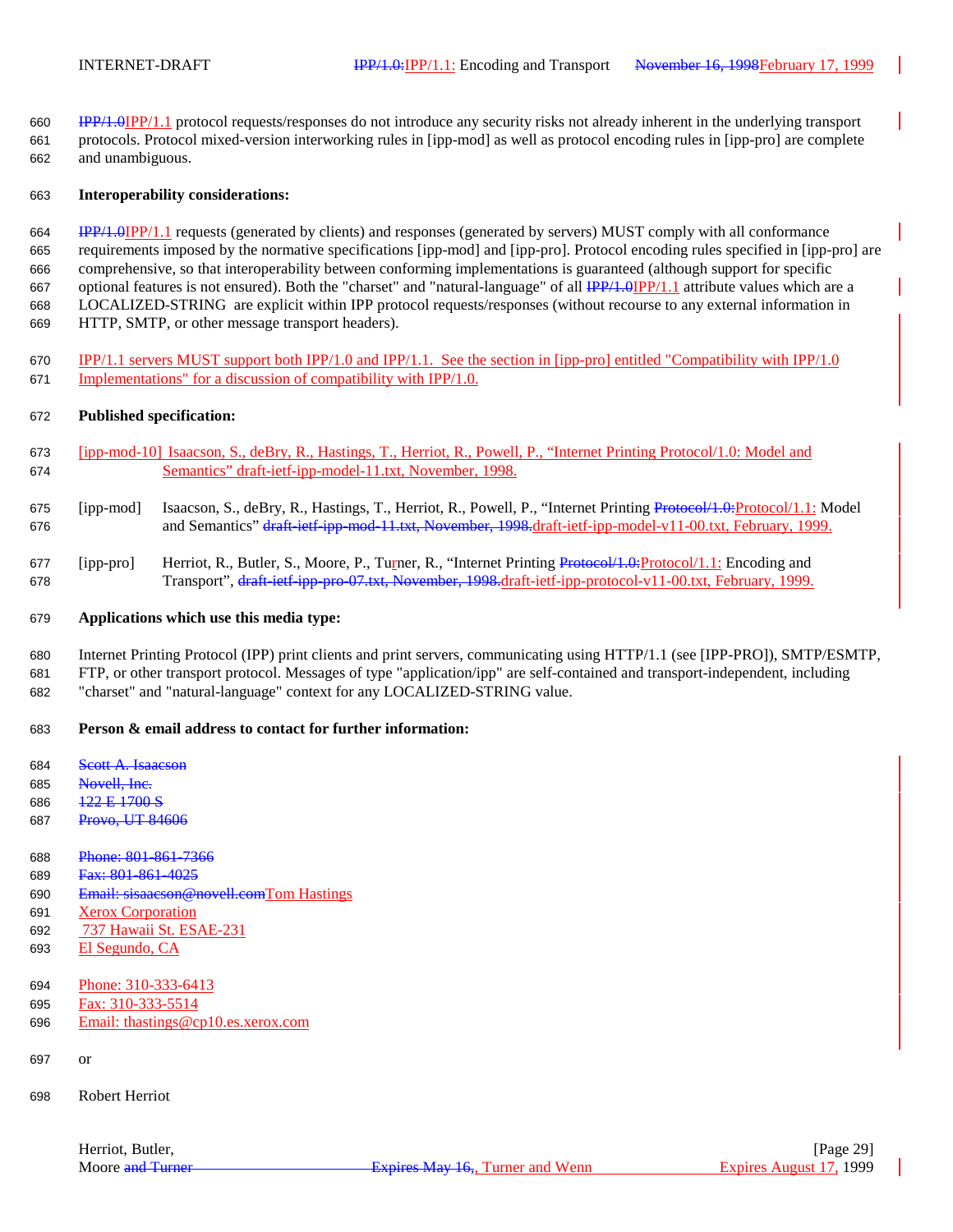- Sun Microsystems Inc.
- 901 San Antonio Road, MPK-17
- Palo Alto, CA 94303
- 702 Phone: 650-786-8995
- Fax: 650-786-7077
- Email: robert.herriot@eng.sun.comXerox Corporation
- 3400 Hillview Ave., Bldg #1
- Palo Alto, CA 94304
- Phone: 650-813-7696
- Fax: 650-813-6860
- Email: robert.herriot@pahv.xerox.com
- **Intended usage:**
- COMMON

# **11.13. Appendix D: Full Copyright StatementNotices**

 The IETF takes no position regarding the validity or scope of any intellectual property or other rights that might be claimed to pertain to the implementation or use of the technology described in this document or the extent to which any license under such 715 rights might or might not be available; neither does it represent that it has made any effort to identify any such rights. Information on the IETF's procedures with respect to rights in standards-track and standards-related documentation can be found in BCP- 11[BCP-11]. Copies of claims of rights made available for publication and any assurances of licenses to be made available, or the result of an attempt made to obtain a general license or permission for the use of such proprietary rights by implementers or users of this specification can be obtained from the IETF Secretariat.

 The IETF invites any interested party to bring to its attention any copyrights, patents or patent applications, or other proprietary rights which may cover technology that may be required to practice this standard. Please address the information to the IETF

- Executive Director.
- 723 Copyright (C)The Internet Society (1998). (1999). All Rights Reserved

 This document and translations of it may be copied and furnished to others, and derivative works that comment on or otherwise explain it or assist in its implementation may be prepared, copied, published and distributed, in whole or in part, without restriction of any kind, provided that the above copyright notice and this paragraph are included on all such copies and derivative works. However, this document itself may not be modified in any way, such as by removing the copyright notice or references to the Internet Society or other Internet organizations, except as needed for the purpose of developing Internet standards in which case the procedures for copyrights defined in the Internet Standards process must be followed, or as required to translate it into languages other than English.

The limited permissions granted above are perpetual and will not be revoked by the Internet Society or its successors or assigns.

This document and the information contained herein is provided on an "AS IS" basis and THE INTERNET SOCIETY AND

THE INTERNET ENGINEERING TASK FORCE DISCLAIMS ALL WARRANTIES, EXPRESS OR IMPLIED, INCLUDING

BUT NOT LIMITED TO ANY WARRANTY THAT THE USE OF THE INFORMATION HEREIN WILL NOT INFRINGE

 ANY RIGHTS OR ANY IMPLIED WARRANTIES OF MERCHANTABILITY OR FITNESS FOR A PARTICULAR PURPOSE.